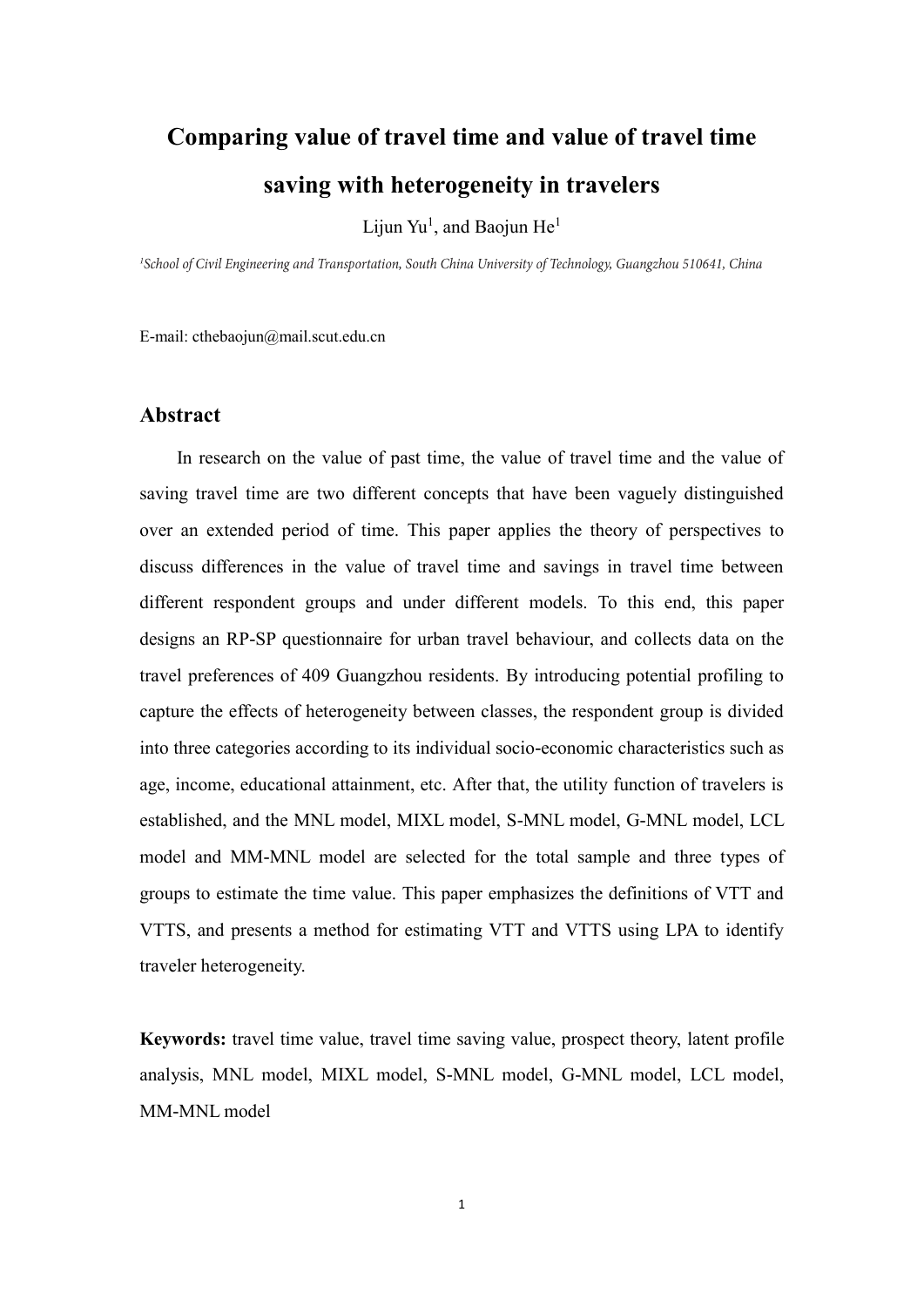## **1 Introduction**

The value of travel time (VTT) is a concept extended by the value of time (VOT) in the domain of transport economy. VTT is important because it is a key element of cost analysis in most transportation project investments, and is also an important parameter in transportation planning models that influence transportation policymaking. In addition, from the perspective of social welfare, the benefits of VTT are huge. For example, the time value benefits of highway projects in China can account for 25%-50% of monetary benefits, while in developed countries, up to 80% of the benefits of transportation projects come from time value benefit.

However, VTT studies are controversial, in part due to a number of conceptual uncertainties. Value of time saving (VTTS) and VTT are also highly valued terms, but the difference between the two is often overlooked. Through the collection and comparison of existing literature, it is found that researchers seem to be more inclined to use VTT or VTTS (or VOT) alone in most studies. Why? To this end, our paper hopes to provide an answer to distinguish the difference between VTT and VTTS through the following three steps. First, design the RP-SP questionnaire and collect the data on the travel preference of residents in Guangzhou for preliminary analysis; second, use potential profile analysis to divide the types of respondents; third, based on prospect theory, introduce WTP and For WTA, a variety of Logit models were used to estimate and compare VTT and VTTS.

# **2 Literature Review**

The earliest concept of VTTS comes from the Value of Time Saving (VTS) proposed by De Serpa[1]. Inheriting the idea of utility in time distribution theory, De Serpa creatively establishes a utility maximization model constrained by the minimum time required to consume commodities, and divides time value into three categories: Value of Time as Resource, commodity Value of Time as Commodity and Value of Time Saving (VTS). Among them, VTS is defined as the maximum amount that people are willing to pay to reallocate time between two alternative activities, so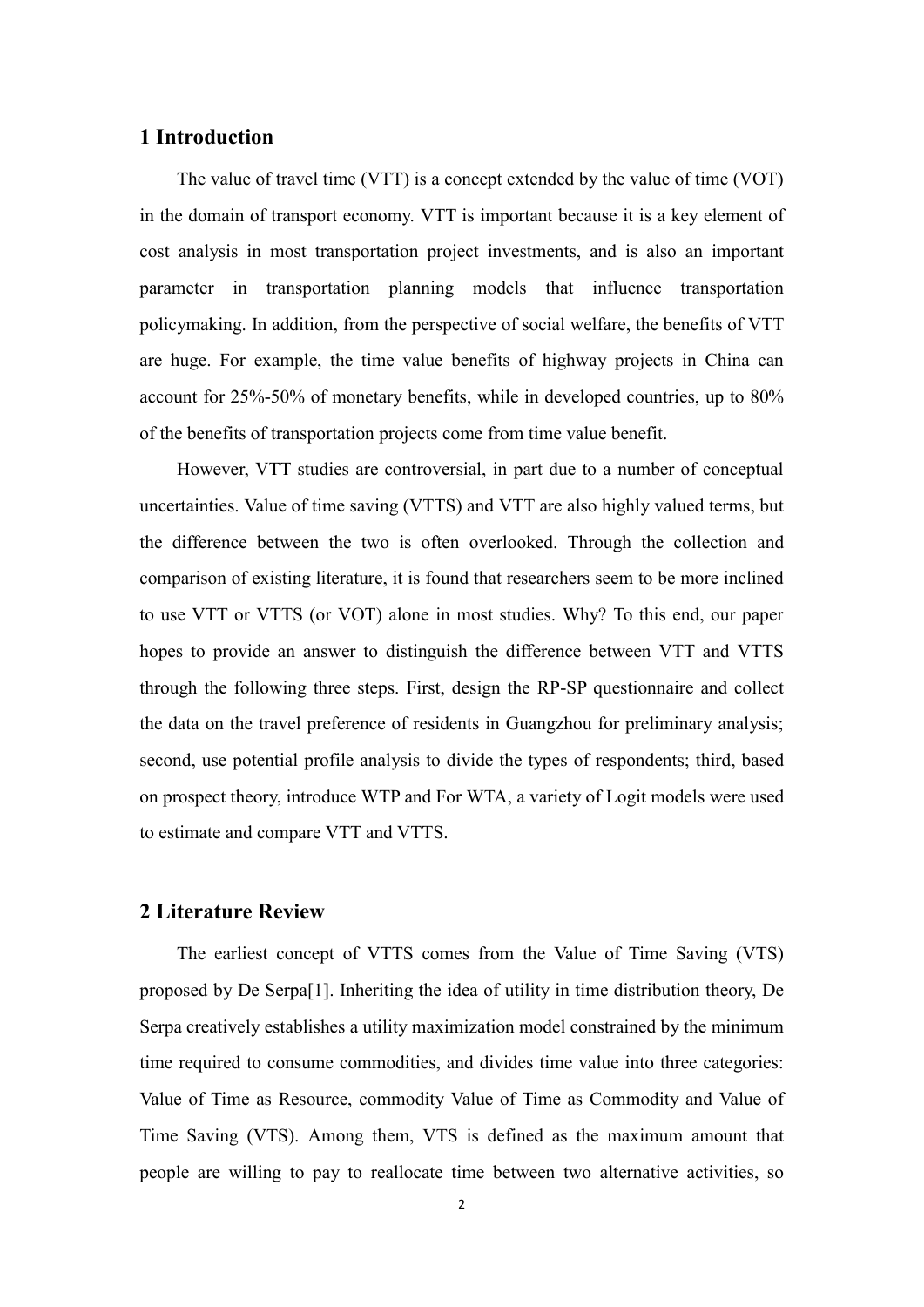mathematically VTS is equal to the difference between VTR and VTC. Accordingly, in the transport economy, Jara-Díaz[2] similarly states that VTTS is equal to the Value of Leisure (VOL) minus the Value of Time Assigned to Travel (VTAT). Later, scholars such as Hössinger[3] and Tang[4] found that the size of VOL mainly depends on the personal income of the traveler, while estimating the VTAT also needs to comprehensively consider the traveler's socioeconomic attributes, travel mode, travel purpose and traffic service quality. And other factors. In addition, how to use time during travel also affects VTAT[5]. For example, people who can effectively use travel time, such as mobile office during travel, have significantly lower VTTS[6]. Recently, Basil[7]collected questionnaire data from Zurich workers and obtained VTAT based on estimated VTTS and VOL. Their results suggest that more emphasis should be placed on travel comfort in transportation investments.

Therefore, in the above study, VTTS can be defined [8] as the monetary value of the part of the time that the traveler chooses faster travel mode brings about the reduction. Therefore, Jara-Díaz[2, 8] and Mackie[9]argue that the realization of VTTS should also depend on what activities the saved time is used for. Simply put, assuming that the marginal utility of market working time is equal to 0, if this part of the time saved is invested in productive economic activities, then VTTS can be regarded as a generalized wage income, while if it is used for leisure and entertainment, then VTTS may be biased. Low is even equal to 0. Correspondingly, VTT emphasizes the currency converted by the traveler's time spent in travel, which is equivalent to VTAT. It can be seen that the VTT and VTTS here reflect an opportunity cost linked to the traveler's income and travel purpose. However, since VTT (or VTAT) has the disadvantage that it can only be estimated indirectly through VOL and VTTS, and VTTS seems to be a more direct measure of the time benefit between different modes of transportation and between new and old traffic construction Therefore, recent studies prefer to use the term VTTS instead of VTT, especially in transportation policy documents. The Florida Department of Transportation Research Center[10] collected trip-specific data on Express Lane 95 in Miami, Florida from 2010 to 2011 and found that these travelers had an estimated VTTS of about 49% of their annual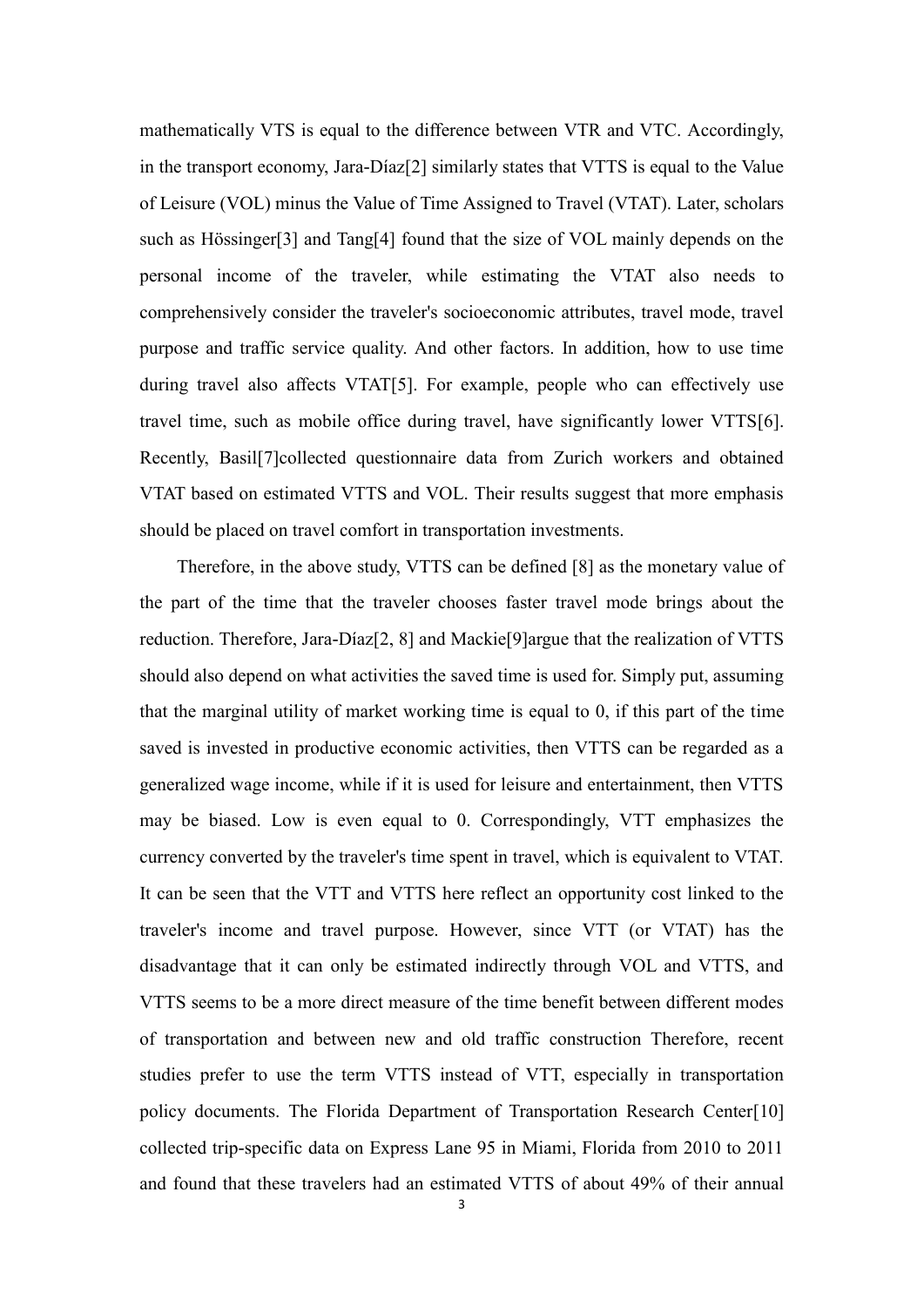household income and hourly earnings, the report said. Contains information on several existing projects across the United States; Wardman et al.[11] were commissioned by the British Department for Transport to write a report on the time-saving value of business travel in 2013; the University of Leeds and the British Department for Transport[12] in A final report of the study "Providing Market Research for Time Saving and Reliability Value" was completed in 2015.

Small<sup>[13]</sup> and Huq<sup>[14]</sup> and others believe that the definition of VOT in transportation economics is actually open, which depends on the content of the study, so there are many different measures of VOT, which is consistent with our point of view . Another mainstream interpretation of VTTS is the willingness-to-pay (WTP) of travelers for the unit travel time saved. At present, there are also many studies supporting the interpretation of VTTS into WTP, such as Bliemer[15], Flügel[16] and Merkert[17]. We believe that VTTS under this definition means that "time" is a tradable "commodity", but this "commodity" can only be gained and lost through the comparison of different travel modes or different travel conditions. Specifically, there are two modes of transportation (such as bus and private car), one is faster but more expensive, the other is slower but cheaper, if the traveler is willing to choose the faster mode of transportation, he will choose the comparison Slow transportation saves some time, and extra money pays for the "time" saved, so VTTS can be simply expressed as . Of course, the actual travel choice behavior is very complex, and the heterogeneity of travelers and changes in travel conditions directly affect the size of VTTS. We have the following conclusions: The two definitions of VTTS do not negate each other. The first VTTS emphasizes the value of the time saved in productive activities or leisure activities, and the second VTTS emphasizes savings by direct monetary payment. time.

Further, as an economic term paired with WTP, Willingness-to-Accept (WTA) refers to the minimum amount of money that consumers need to compensate for the loss of goods they hold. In standard economic theory, WTP and WTA are the same amount of money for an object[18], leading to some unnecessary ambiguity about VTTS and VTT. Shao[19] uses the directly available WTA in the form of difference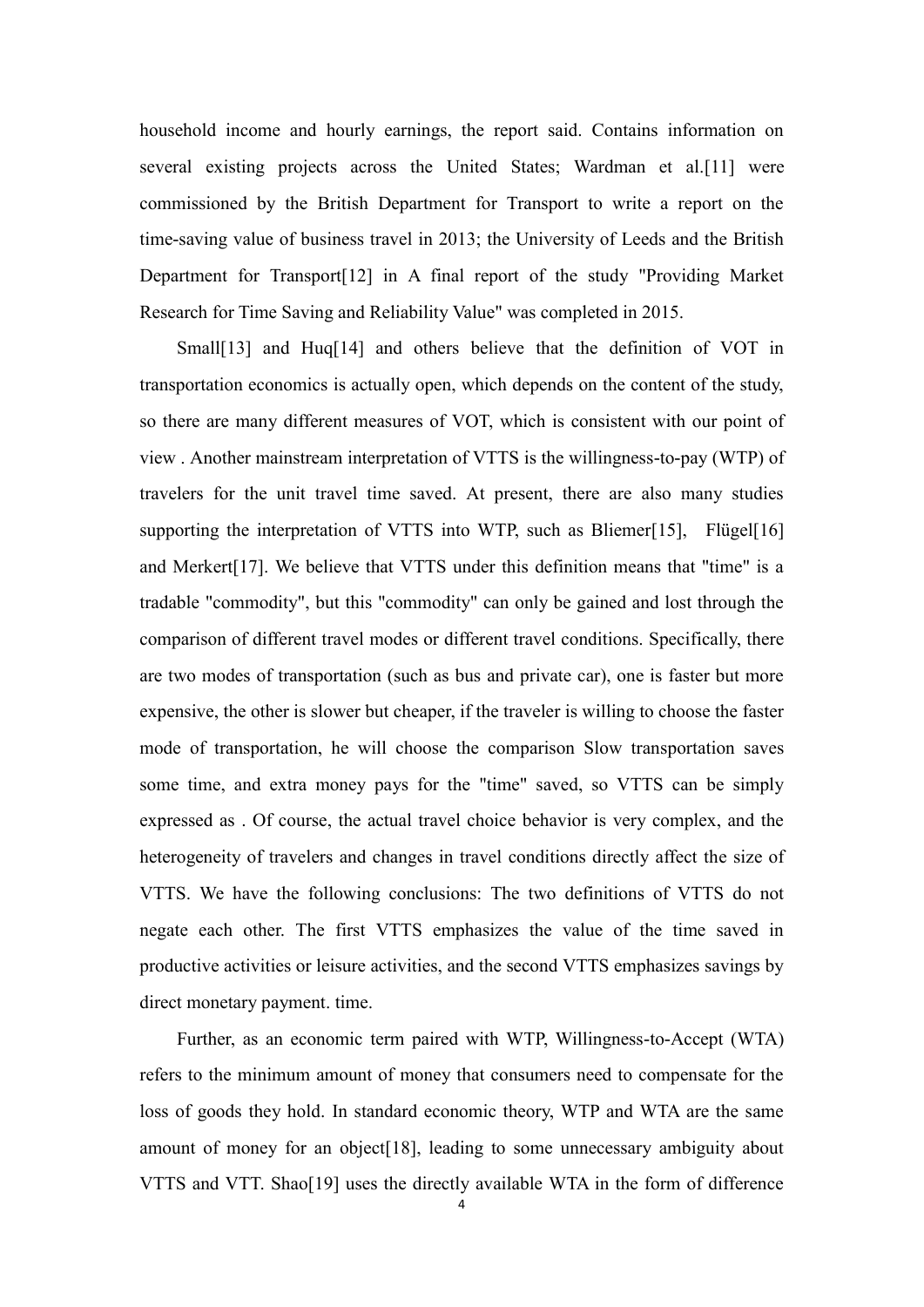(as in the previous example of WTP) to analyze VTTS, and the WTA he uses is not an estimate in the true sense. In fact, a large number of social experiments show that WTP and WTA are always asymmetric and have , and the first derivative of WTA is WTP[20]. In short, individuals are more averse to losses than they like to gain in the face of their current holdings, a phenomenon also known as the "endowment effect". A long time ago, behavioral economists represented by Kahneman[21] and Tversky[22] noticed this phenomenon and believed that the basis of individual value evaluation was not the absolute value of the possible decision-making, but a certain existing value. The psychological neutral reference point is used as the standard, and the evaluation result is understood as the degree of deviation between the actual situation and the reference point. Bateman et al. [23] designed an experiment to test the effect of reference dependence, and the results of this experiment fully support the famous prospect theory and its extended model proposed by Kahneman et al. [21]. Prospect theory and the "endowment effect" reflect the general human psychological state of "loss aversion" and "risk aversion", which can be seen everywhere in human social activities. Knetsch et al.[24] distributed candies and cups among the investigated student groups and allowed them to exchange with each other, and found that most students refused to exchange the original items; Hardie et al.[25] found that consumers usually like to put the goods The price or quality is compared with the price or quality of the same product that was last consumed, and the negative utility brought by the price increase or quality decrease exceeds the positive utility brought by the price decrease or quality increase; Shogren et al.[26] designed three different It is found that there is also an "endowment effect" in the initial bidding of the auction, but this effect may be eliminated as the number of bidding increases. On the other hand, there are also many literatures that further contribute to the conclusion of the asymmetry of WTA and WTP. Zhao et al.[27] introduced uncertainty, irreversibility, and limited cognitive opportunity commitment cost to explain WTP and WTA; Horowitz et al.[28] estimated that the ratio of WTA/WTP was too high, implying that the income effect is very high high, inconsistent with neoclassical preferences.

Similarly, prospect theory and the "endowment effect" are also applicable to the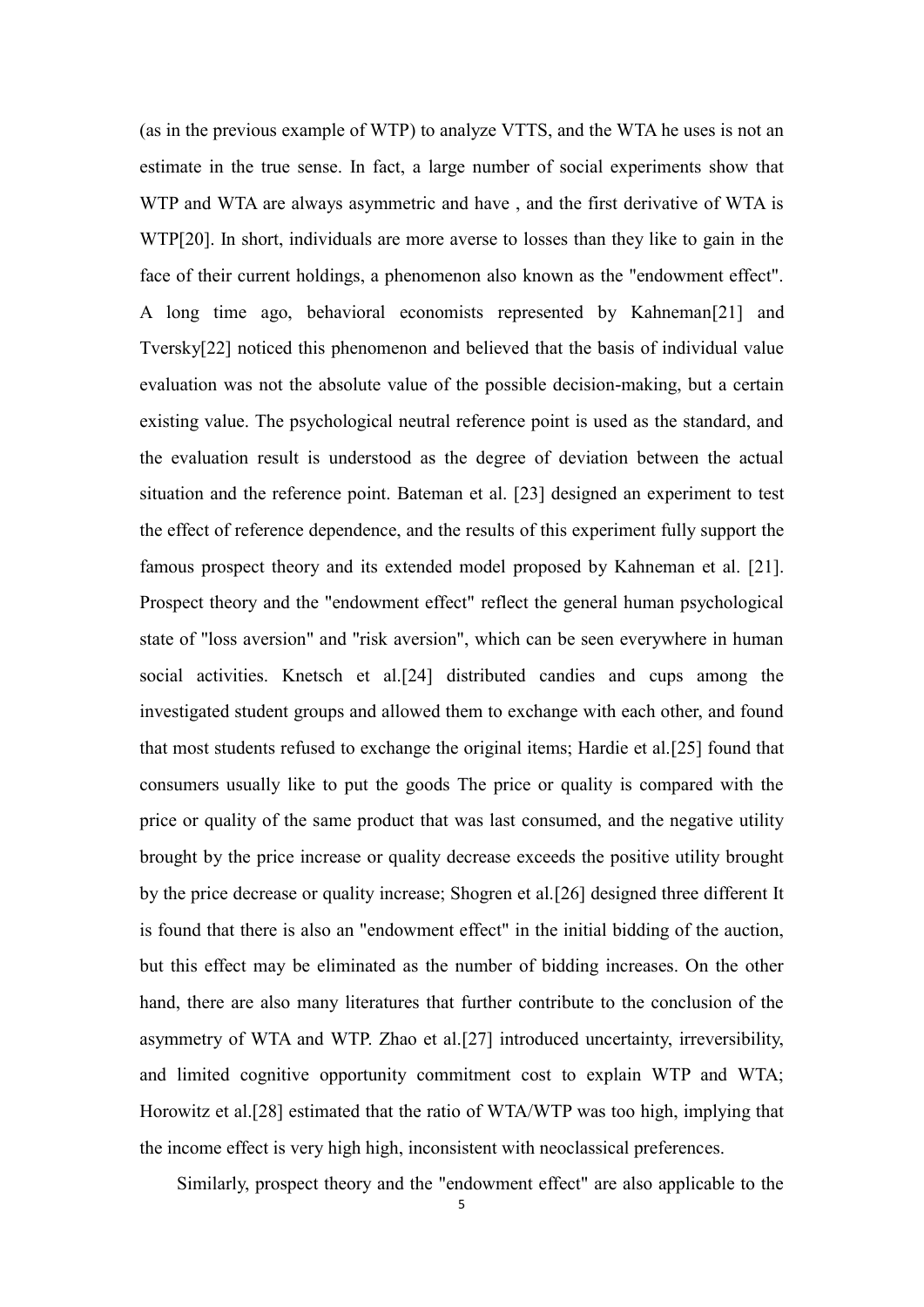analysis of traffic travel behavior. The reference point can be the travel mode of the same period, the same vehicle, old or new, or the travel route. The reference point is usually an expectation and decision-making basis from the traveler's heart, and is generally closely related to the traveler's own travel experience, travel environment, and the level of transportation technology development. A traveller's VOT may not be the absolute value of the utility due to travel time and expense, but rather a utility bias based on a neutral reference point that already exists in their brains. At the same time, it should be noted that for a traveler, the loss or gain of the travel time value is judged according to the reference travel mode. When the reference point changes, the loss or gain of its VOT will also follow. change. De Borger & Fosgerau[29, 30] verified this view mathematically. He introduced the value function of travel time and cost without reference point, combined with the arguments of Bateman et al.[23], and finally obtained the relationship between WTA, WTP, EL and EG. On the basis of the theory proposed by Borger, Ramjerdi & Dillén et al.[31] conducted MNL model and RPL model estimation on the SP data collected from travel in Sweden, and obtained the conclusion that the value of WTA is  $1.5 \sim 2$  times the value of WTP, which is The first practical study to estimate VOT using WTP and WTA. Hess et al.[32] examined the traveler's personal socioeconomic attributes and travel attributes can lead to the asymmetry of choice preferences, that is, there is a difference between WTA and WTP. Subsequently, Hess et al.[33] proposed a heterogeneity and reference point-dependent travel time value research framework. Hess & Daly[34] then discussed the relationship between VTTS and VTT, and believed that most of the current research results misused VTTS. They give the result that VTTS is equivalent to Value of gain, and VTT is the result of the geometric mean of Value of gain and Value of loss. Liu et al.[35] analyzed the calculation principle of traveler's utility from the perspective of psychological accounting, and proposed a travel choice behavior model (MA-TC model) considering travel time and cost based on prospect theory.

So far, we can clearly recognize that the premise of correctly distinguishing VTTS and VTT is to recognize the asymmetry of WTP and WTA, which is one of the research work on VOT by Hess, Daly, Borger and others in recent years. To sum up,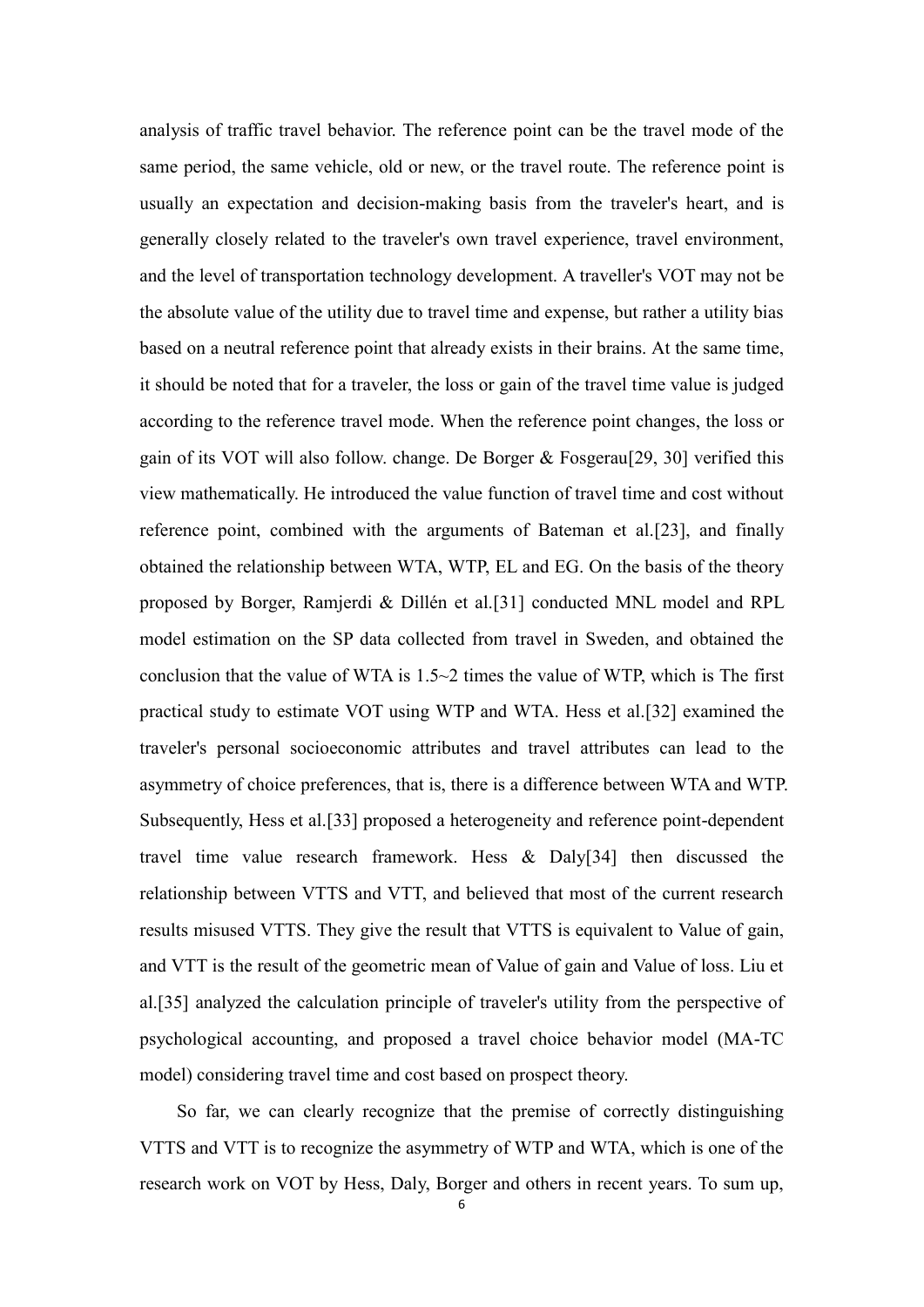there are still few differential works specifically targeting VTTS and VTT. On the other hand, VOT studies are very concerned with the heterogeneity of groups including income, age, education level, etc., but not many have applied latent class/profile analysis to reveal the heterogeneity.

### **3 Theoretical framework**

#### **3.1 G-MNL model, LCL model and MM-MNL model**

The Discrete Choice Model (DCM) has been the primary mathematical tool for scholars to assess the value of time for the past few decades. McFadden[36] first established a complete multinomial Logit (Multinomial Logit, MNL) model in 1974. The model is simple and practical, but there is the limitation of IIA (Independence of Irrelevant Alternatives), which means that the preferences of different individuals are the same. In order to solve the problem of IIA limitation, the multinomial Probit (Multinomial Probit, MNP) model[37] and the mixed polynomial Logit model (Mixed Logit, MIXL), also known as the random parameter Logit model (Random Parameter Logit, RPL) model[38] The heterogeneity of individual preferences is explained by setting random parameters that obey a certain distribution. Train[39] summarizes the MNL and MIXL models.

Most discrete-choice models, including MNL and RPL, are applied assuming that the weights of the parameters of each utility relative to the program attributes follow a multivariate normal distribution (VMN) in the population. However, Louviere et al.[40] considered MVN unreasonable, because they observed that the selection behavior of some individuals was more random, and the parameter weights of all their attributes would be enlarged or reduced in order, which is a scale effect. To this end, Fiebig et al.[41] proposed a Generalized Multinomial Logit (G-MNL) model for revealing parameter scale and heterogeneity.

In the discrete choice model, it is assumed that the individual  $n(n=1,2,...,N)$ chooses alternative  $i(i = 1, 2, ..., I)$ , and the individual *n* utility function is composed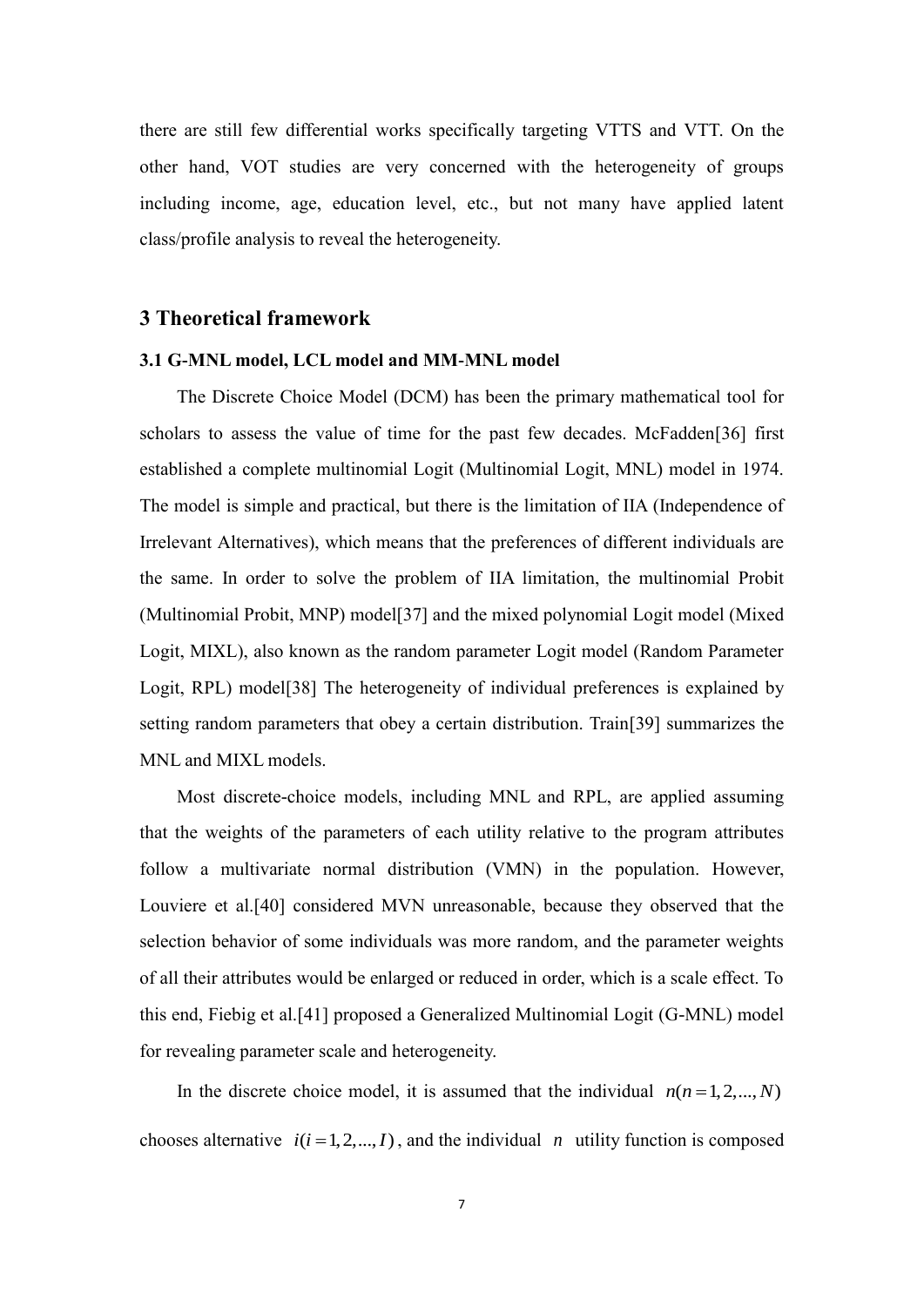of observable utility  $V_{nk,i} = \beta x_{nk,i}$  and error term  $\varepsilon_{nk,i} \sim i.i.d$ , which is expressed as

$$
U_{nk,i} = V_{nk,i} + \varepsilon_{nk,i} = \beta x_{nk,i} + \varepsilon_{nk,i}
$$
 (1)

where,  $x_{nk,i}$  is the observable attribute in the alternative scheme and its parameter  $\beta$ . Fiebig et al.<sup>[41]</sup> gave the form of parameter correction  $\beta_n$  in G-MNL:

$$
\beta_n = \sigma_n \beta + \gamma \eta_n + (1 - \gamma) \sigma_n \eta_n \tag{2}
$$

Therefore, the utility function of G-MNL model is expressed as:

$$
U_{ni} = [\sigma_n \beta + \gamma \eta_n + (1 - \gamma) \sigma_n \eta_n] x_{ni} + \varepsilon_{ni}
$$
\n(3)

where,  $\sigma_n$  is the scale error term (weight) of the parameter;  $\eta_n$  is the deviation average of the parameter;  $\gamma$  controls how the variance of the remaining heterogeneity varies with size. If the parameters in  $\beta_n$  change, we will get two forms of g-mnl model:

• If 
$$
\gamma = 1
$$
,  $\beta_n = \sigma_n \beta + \eta_n$  and it is G-MNL-I model;

• If 
$$
\gamma = 0
$$
,  $\beta_n = \sigma_n(\beta + \eta_n)$  and it is G-MNL-II model;

Based on the above two forms of G-MNL model, S-MNL model, MIXL model and original MNL model can be obtained by constraining the parameters  $\beta_n$ :

- •There is G-MNL-I model, if  $var(\eta_n) = 0$ ,  $\beta_n = \sigma_n \beta$  and it is S-MNL model;
- There is G-MNL-II model, if  $\sigma_n = 1$ ,  $\beta_n = \beta + \eta_n$  and it is MIXL model;
- •Especially, if  $var(\eta_n) = 0$  and  $\sigma_n = 1$ ,  $\beta_n = \beta$  and it is orignal MNL model.

Similar to the MIXL model, the parameters of the G-MNL model do not have closed-form solutions, and simulation methods are usually used to solve them. The Monte Carlo method based on the law of large numbers and the central limit theorem is a common method for resolving such patterns. According to Greene's work [42], we can give the expression for the log-likelihood function of the data samples:

$$
\log L = \sum_{n=1}^{N} \log \left\{ \frac{1}{R} \sum_{r=1}^{R} \prod_{k=1}^{K} \prod_{i=1}^{I} P(i, x_{nk}, \beta) \right\}^{\delta_{nk,i}} \tag{4}
$$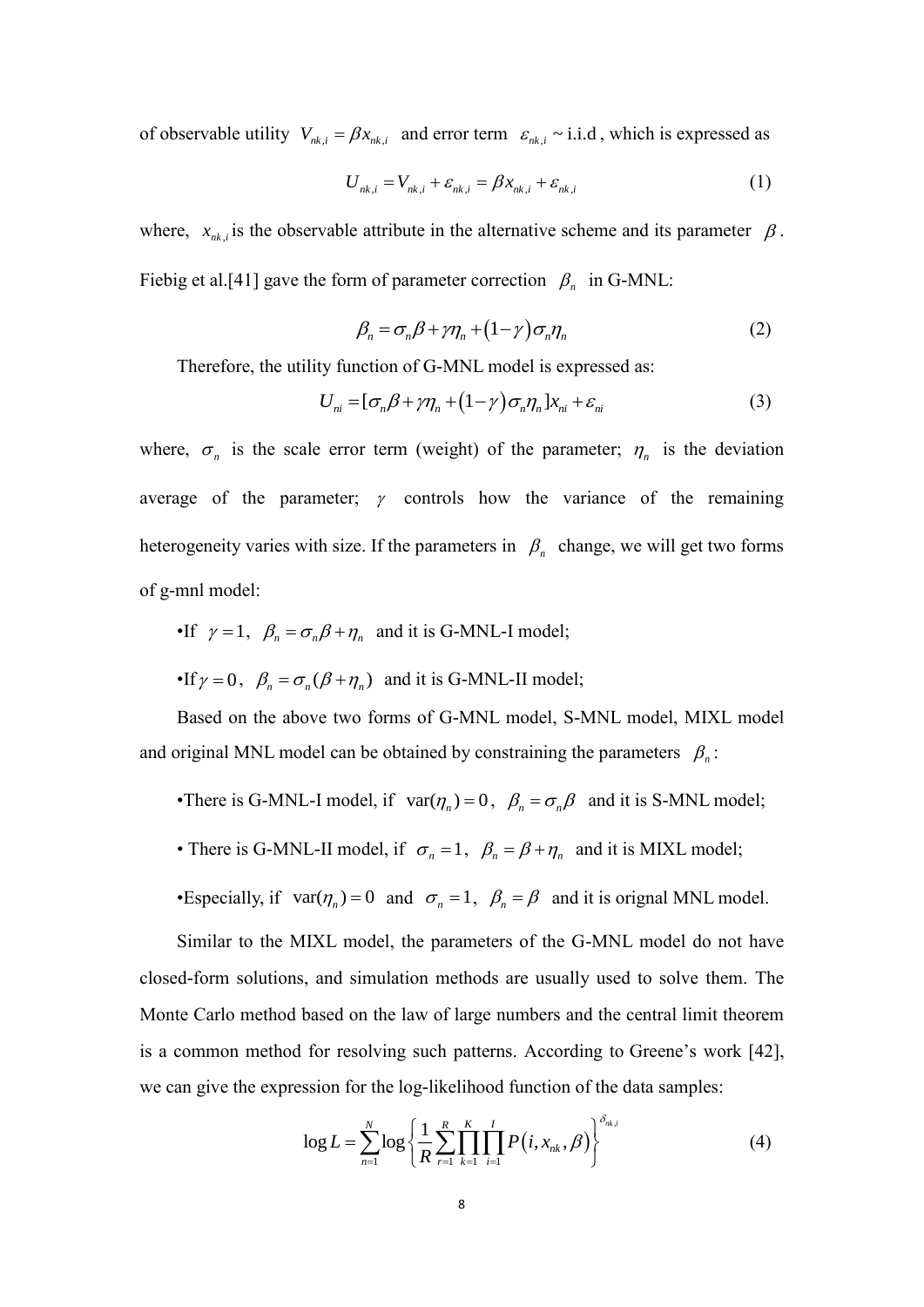where,  $R(r=1,2,...,R)$  is the number of simulations; If the individual chooses the alternative *i*,  $\delta_{nk,i} = 1$ , otherwise;  $P(i, x_{nk}, \beta)$  is the probability of individual *n* selecting the alternative  $i$  in the case  $k$ , and the expression is:

$$
P(i, x_{nk}, \beta) = \frac{\exp[\sigma_d \beta + \gamma \eta_d + (1 - \gamma) \sigma_d \eta_d] x_{nk,i}}{\sum_{i=1}^{I} \exp[\sigma_d \beta + \gamma \eta_d + (1 - \gamma) \sigma_d \eta_d] x_{nk,i}}
$$
(5)

where,  $\sigma_d = \exp(\overline{\sigma} + \tau \varepsilon_d)$  in which  $\varepsilon_d \in N(0,1)$ ;  $\eta_d \in \text{MVN}(0,\Sigma)$ . Both  $\sigma_d$  and  $\eta_d$  are parameters estimated by simulation.

In addition to the G-MNL model, another model has become popular in recent years, the Latent Class Logit (LCL) is an extension of the MNL model for classifying data for heterogeneity. Absorbing the advantages of the LCL and MIXL models, Keane[43], Hensher[44] and others introduced the MM-MNL model. By restricting the conditions, the model can degenerate into a LCL or a MIXL model. In the same way, the expression of the log-likelihood function of the data samples in the MM-MNL model is given:

odd is given:

\n
$$
\log L = \sum_{n=1}^{N} \log \left\{ \sum_{c=1}^{C} \pi_q(\theta) \frac{1}{R} \sum_{r=1}^{R} \prod_{k=1}^{K} P\left[\delta_{nk,i} \left| \left(\beta + w_{n,k} \right), x_{nk} \right] \right] \right\}
$$
\n(6)

where, the classification probability is  $\pi(\theta)$  $\left( \theta_{_{q}}\right)$  $\sum_{1} \exp(\theta_{q})$ exp exp *q <sup>q</sup> Q q q*  $\theta$  $\pi(\theta)$  $\theta$  $=\frac{Q}{\sum}$  $(q=1,2,...Q; \theta_{Q}=0);$ 

The meaning of other mathematical symbols is the same as the log likelihood function of G-MNL model. The probability of individual  $n$  selecting the alternative  $i$  in the case *k* is:

$$
P\left[\delta_{nk,i}\left|\left(\beta+w_{n,k}\right),x_{nk}\right.\right] = \frac{\exp\left\{\sum_{i=1}^{I}\exp\left[\delta_{nk,i}\left(\beta+w_{n}\right)\right]x_{nk,i}\right\}}{\sum_{i=1}^{I}\exp\left\{\sum_{i=1}^{I}\exp\left[\delta_{nk,i}\left(\beta+w_{n}\right)\right]x_{nk,i}\right\}}
$$
(7)

where, w is uncorrelation coefficient of data samples.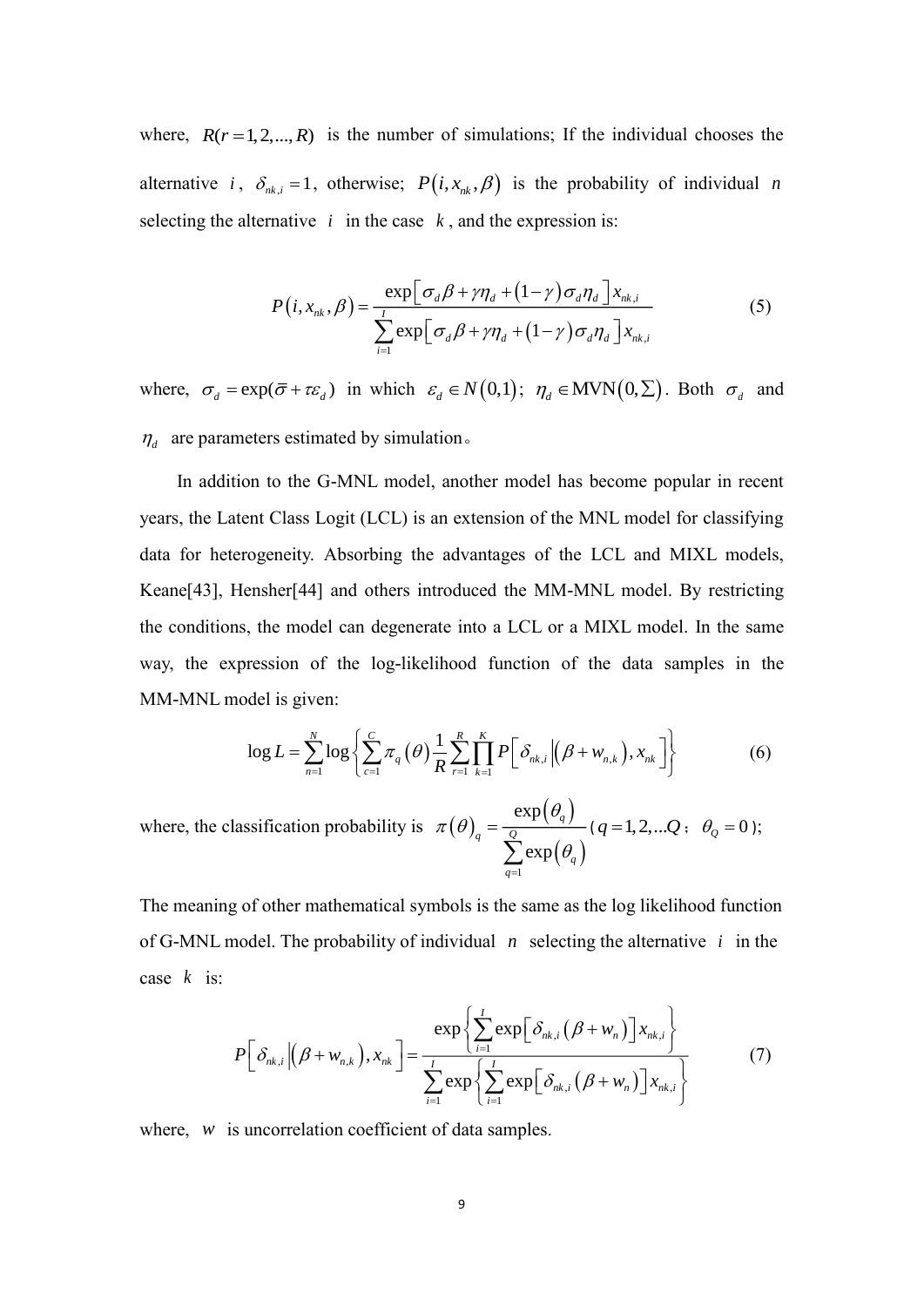#### **3.2 Formulation of value of time**

For the analysis of value of time, the utility function of traveler's choice of travel mode is mainly composed of travel mode attribute items (time, cost, reliability, etc.) and traveler attributes (gender, age, income, etc.). Therefore, under the discrete choice model, the travel time value of the travelers in the sample is expressed as:

$$
VOT = \frac{\partial U / \partial Cost}{\partial U / \partial Time}
$$
 (8)

The above formulation of VOT is the same as that of VTTS, but the data samples are different. For details, see the data analysis section.

#### **3.3 Latent profile analysis**

Latent Class/Profile Analysis (LCA/LPA) is an emerging individual-centered statistical analysis method, which uses latent class variables to explain the association between external continuous variables and realizes the relationship between explicit variables. local independence. Compared with the LCL model and the MM-MNL model, LCA/LPA has great advantages, which will be explained in detail in the data analysis section. This method is widely used in humanities, social sciences and medicine. In the analysis of traffic travel behavior, Greene & Hensher[45] used this method earlier to divide travelers with similar characteristics into several independent groups and then use MXL Models study their choice behavior for long-distance car travel on three road types. Recently, many scholars have used this method to explore more issues in travel behavior. For example, Molin et al.[46] used LCA to identify the attitudes of public transport or bicycle drivers towards public transport, while Rafiq et al.[47] Furthermore, the survey groups were divided by race, age, and travel purpose, and transportation-based activity-travel patterns were analyzed. Such research can help governments and operating agencies to formulate sustainable transportation policies; Haas et al.[48] has an new analysis of potential transitions is applied within the resident life record framework to assess how life events influence travel behavior.

LPA is an extension of LCA on continuous explicit variables. The principles and steps are the same as those of traditional LCA. The difference is that LPA does not

10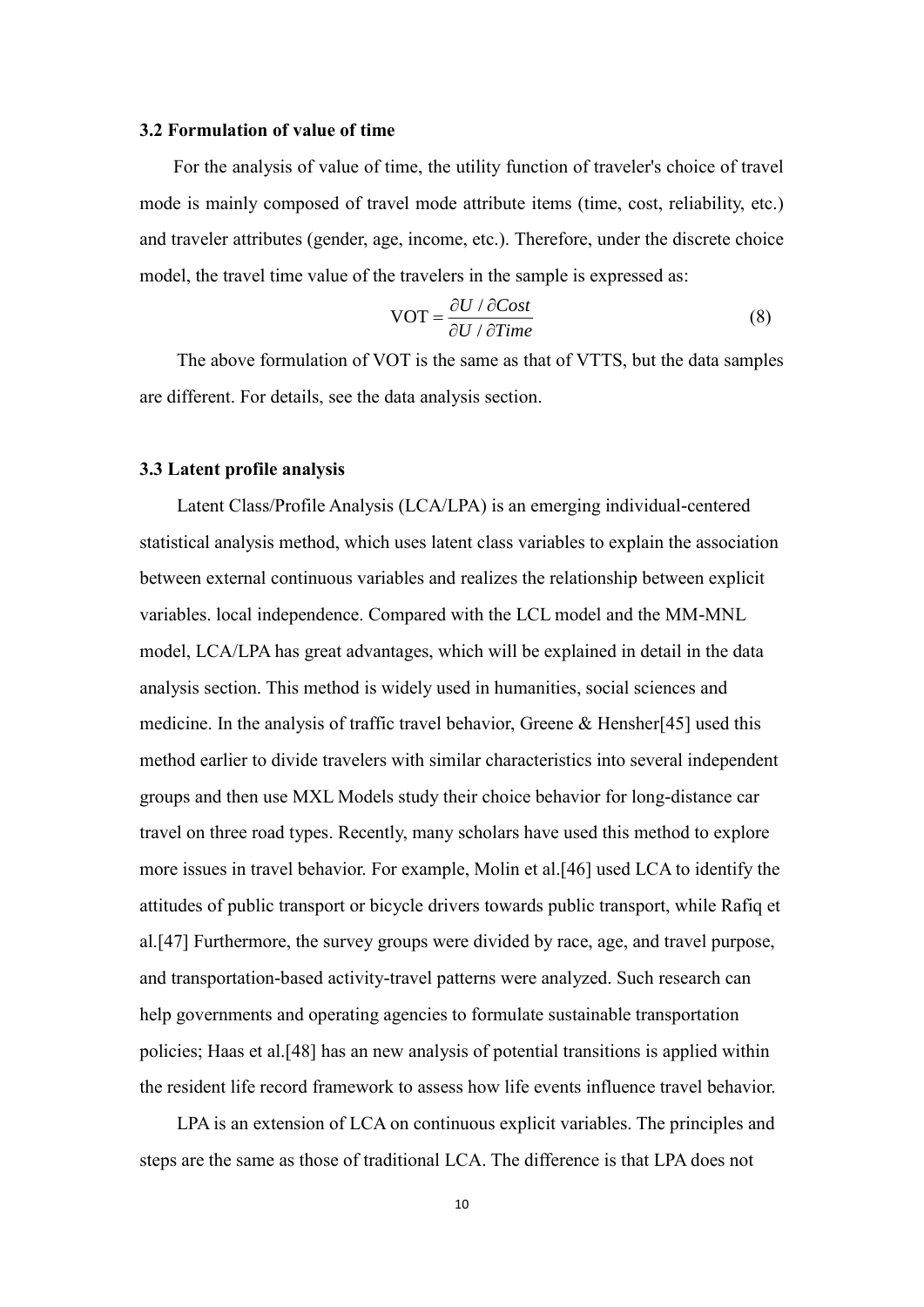require dummy variable data, and the probability distribution is expanded into a density distribution in the expression.

In LPA, the variance of continuous index is decomposed into the variance between sections and within sections, so the variance of the index *i* in section *k* can be expressed as:

$$
\sigma_i^2 = \sum_{k=1}^K P(c_i = k) (\mu_{ik} - \mu_i)^2 + \sum_{k=1}^K P(c_i = k) \sigma_{ik}^2
$$
 (9)

where,  $\mu_{ik}$ ,  $\sigma_{ik}^2$  is mean and variance of index *i* in section *k*;  $P(c_i = k)$  is the probability of the section  $k$ , that is, the proportion of individuals in the section to the whole.

Local independence and homogeneity are two basic assumptions of LPA / LCA model. Local independence means that any two observation indexes in the profile are not related, that is  $P(c_i = k) = \prod_{i=1}^{k} P(y_i | c_i = k)$ *I i i i i*  $P(c_i = k) = \prod P(y_i | c_i = k)$  $= k$ ) =  $\prod P(y_i|c_i = k)$ . When the hypothesis of and homogeneity is satisfied, the variance in the profile of formula (9) is 0, and the probability density function (LPA model) of the significant variable vector  $y_i$  is expressed as

$$
f(y_i) = \sum_{k=1}^{K} p(c_i = k) f(y_i | c_i = k)
$$
 (10)

The core function of LPA/LCA is to determine the number of categories. This paper uses the four most commonly used information indicators as the basis for the number of profiles, namely: AIC (Akaike Information Criterion), BIC (Bayesian Information Criterion), Entropy and BLRT (Bootstrapped) Likelihood Ratio Test).

# **4 Questionnaire Design and Data Collection**

The study of the transport preferences of Guangzhou residents in the city is conducive to the development of time value research. As a city with a developed economy and a large population, Guangzhou's advanced urban transportation system has the characteristics of huge demand for residents' travel, high dependence on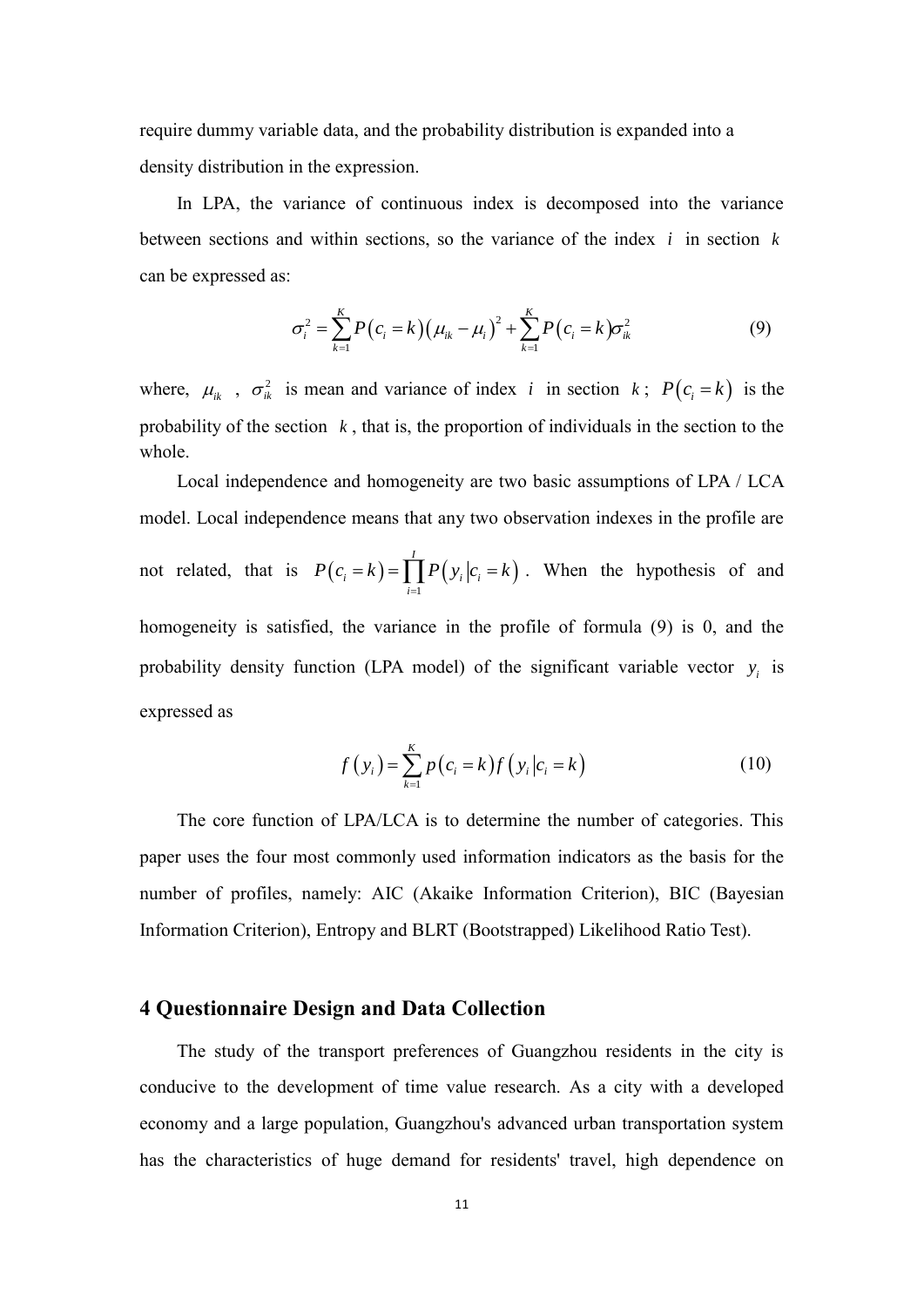public transportation, and various travel modes. According to reports[49], in recent years, the total number of motorized trips in Guangzhou has exceeded 20 million per day, while the average daily passenger flow of Guangzhou's public transport in 2020 will be 11.56 million, of which the subway accounts for 57%. At the same time, it is expected to increase the proportion of public transportation in the city to more than 60% of motorized travel by 2035. Second, there are different modes of transportation in the city, and shared bikes, online calls, and electric vehicles have become important modes of transportation for residents. In addition, the Guangzhou Municipal Government's website contains detailed information on public traffic, population and the economy, as well as related information. As a result, we can collect sufficient reliable and diverse samples within a short period of time and conduct a comparative analysis.

The questionnaire of this paper adopts the combination of RP survey and SP survey, and is divided into three parts: the first part is the traveler's personal socioeconomic characteristics information, the second part is the traveler's most recent travel characteristics information, the third Part of it is the choice of travel mode in virtual scenarios. Here, since the time value of walking is difficult to measure, and each mode of transportation must be accompanied by walking, the RP-SP survey does not consider walking as an independent mode of travel.

This paper uses "Wenjuanxing" to make questionnaires, and distributes the questionnaires to travel groups of different ages in Guangzhou through Internet social media and face-to-face. In order to test whether the questionnaire can adapt to the data requirements and take care of the filling experience of the respondents, a three-day pre-survey will be conducted from September 25 to September 27, 2021, and 69 samples will be collected. According to the preliminary investigation, the content of the questionnaire will be adjusted appropriately, and the formal investigation will be carried out from October 3 to October 7, 2021. The total number of valid questionnaires collected was 409. Figure 1 shows the process by which respondents respond to the questionnaire.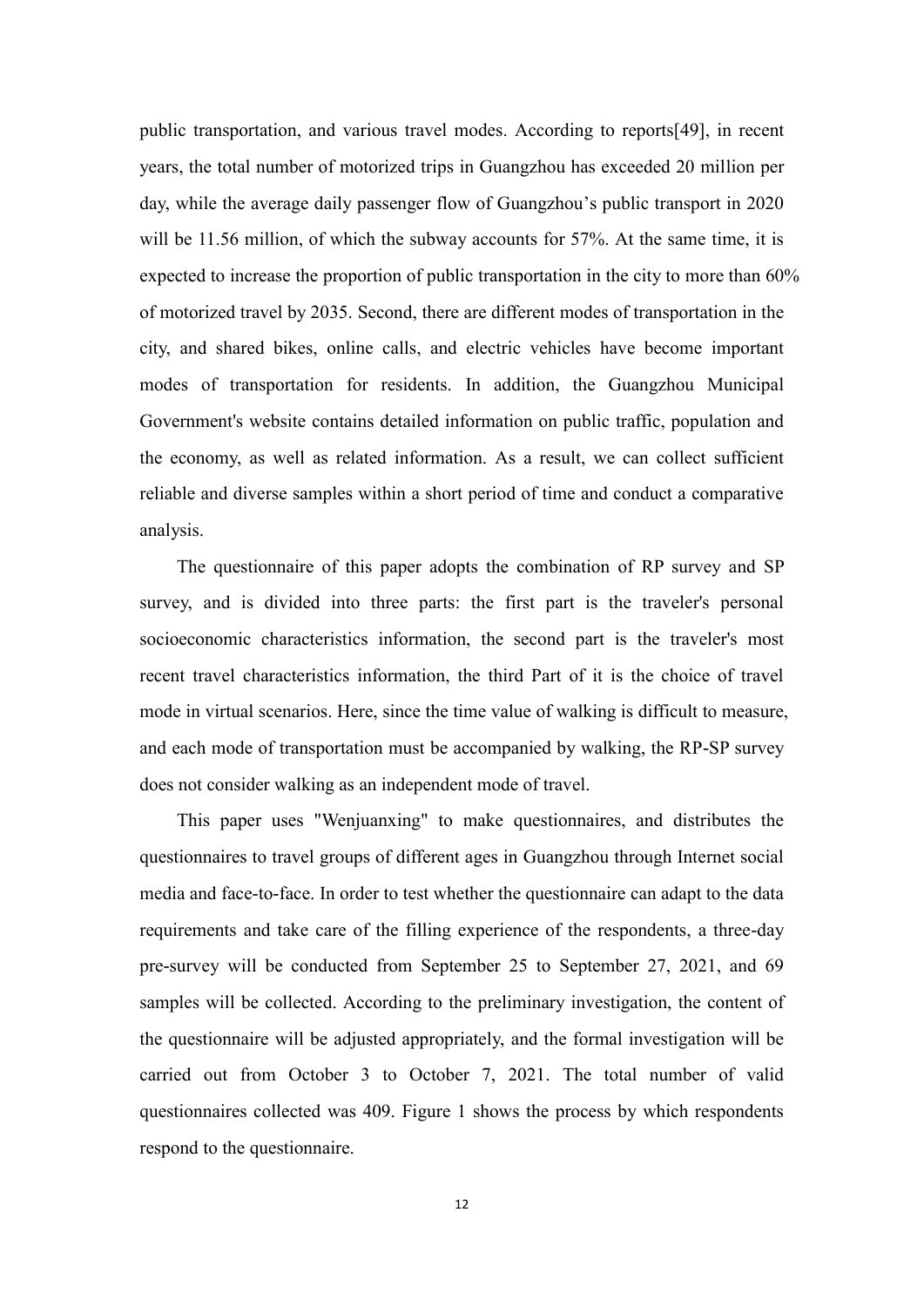

Figure 1. Data collection process

Personal socioeconomic information and travel information are the two components of the questionnaire RP survey. According to the RP survey design and pre-survey results of the questionnaire in the existing research, the first part of our questionnaire[50-55] includes gender, age, personal (family) income, education level, occupation, driver's license, and car ownership; The second part[50-58] includes the purpose of travel, frequency of trains, number of people traveling, travel time (in-vehicle time and out-of-vehicle time), and travel cost. In recent years, with the concept of Mobility as a Service (MaaS) proposed, the quality of services such as the comfort, safety, convenience, reliability, flexibility, and riding environment of transportation has received much attention[52-54, 57, 58], which mainly reflects the traveler's subjective feelings about travel, so we add a five-level Likert satisfaction score question in the second part. In other details, since some travelers are not the main body of travel mode who need to pay related expenses, for example, residents over 65 years old in Guangzhou can take the bus for free, so the option of "free/no payment" has been added to the cost topic to enable correspond to the actual situation. In addition, the cost of self-driving and carpooling in real life will be significantly higher than other modes of travel, so respondents who choose these two modes of travel will jump to a question with a higher cost to answer.

Table 1 and Figure 2 present the preliminary statistical analysis of the samples for the first two parts. The results show that the overall respondents are more middle-aged and young (71.15% of the total 23-45 years old), have a higher education level, and have a decent and stable job. For the most recent trip, respondents favored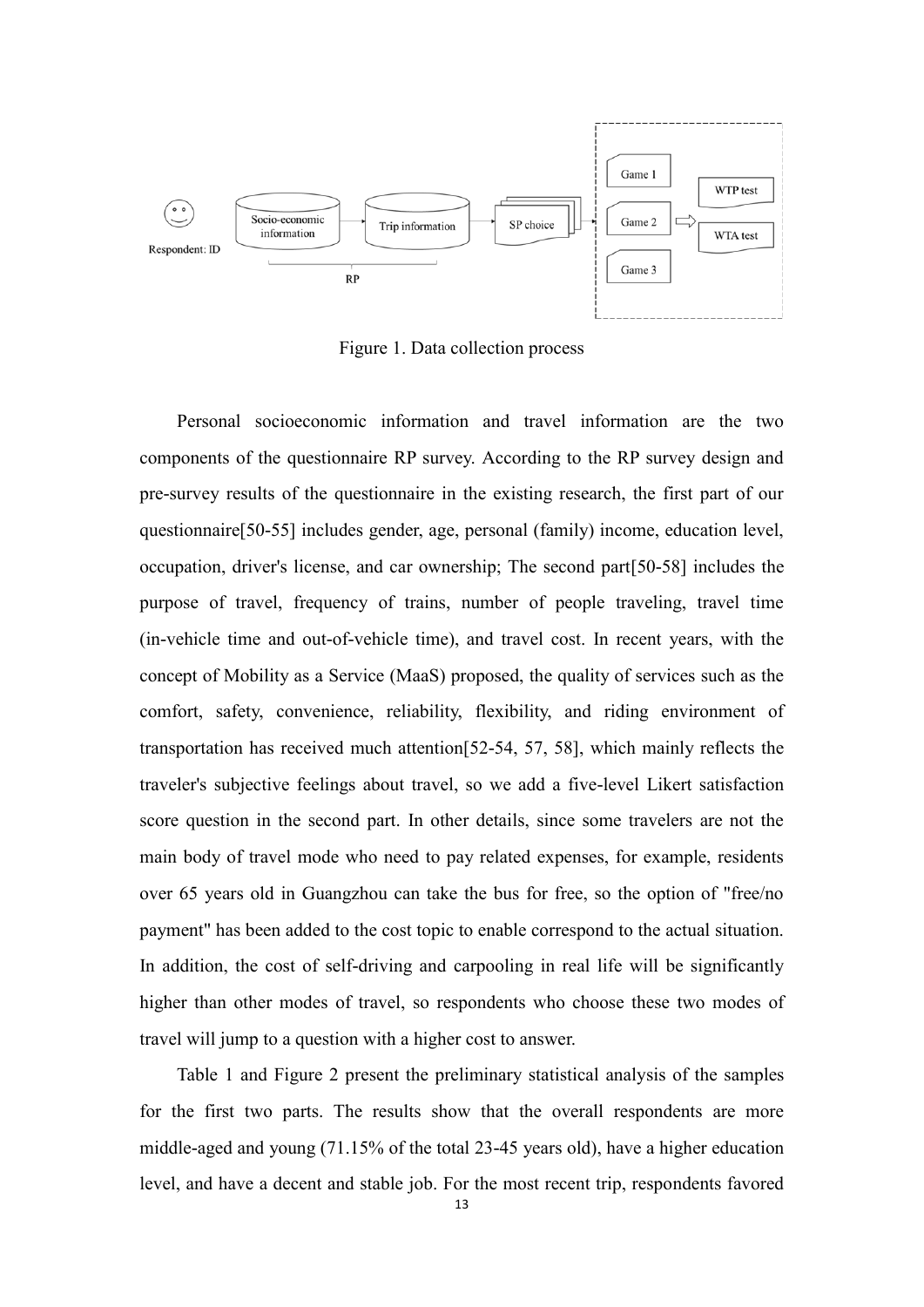low-carbon travel methods, while also relying heavily on public transportation, which is in line with the current travel situation in China. It is worth noting that more than 30% of households own bicycles (electric vehicles), and bicycles (electric vehicles) account for 20.05% of trips and have a higher proportion in short- and medium-distance travel. It shows that flexible, convenient and cheap bicycles, particularly electric vehicles, are one of the main means of transport for short and medium distance trips in the city.

| Characteristic       | Description                          | Code             | Sample |
|----------------------|--------------------------------------|------------------|--------|
|                      | Male                                 | 1                | 50.61% |
| Gender               | Female                               | $\boldsymbol{0}$ | 49.39% |
|                      | $12 - 22$                            | $\mathbf{1}$     | 17.36% |
|                      | $23 - 35$                            | $\overline{2}$   | 32.76% |
|                      | 36-45                                | 3                | 26.65% |
| Age                  | $46 - 55$                            | $\overline{4}$   | 11.74% |
|                      | 56-65                                | 5                | 6.85%  |
|                      | $>65$                                | 6                | 4.65%  |
|                      | No fixed income/No income            | $\mathbf{1}$     | 17.85% |
| Income               | 1500-3000 yuan                       | $\overline{2}$   | 17.60% |
|                      | 3000-5000 yuan                       | 3                | 19.32% |
|                      | 5000-10000 yuan                      | $\overline{4}$   | 28.85% |
|                      | 10000 yuan                           | 5                | 16.38% |
|                      | Below high school                    | $\mathbf{1}$     | 12.47% |
|                      | <b>High School</b>                   | $\overline{2}$   | 23.96% |
| Education            | Bachelor                             | $\overline{3}$   | 45.23% |
|                      | Master                               | $\overline{4}$   | 14.18% |
|                      | PhD                                  | 5                | 4.16%  |
|                      | Fixed employment                     | $\mathbf{1}$     | 31.05% |
| Job                  | No fixed employment/ Self-employment | $\overline{2}$   | 24.69% |
|                      | Unemployment/Retired                 | 3                | 19.32% |
|                      | Student                              | $\overline{4}$   | 24.94% |
|                      | None                                 | $\mathbf{1}$     | 10.51% |
|                      | Bike or e-bike                       | $\overline{2}$   | 34.23% |
| Car Ownership        | One car                              | 3                | 46.45% |
|                      | More than one car                    | $\overline{4}$   | 8.80%  |
|                      | 2 and below                          | $\mathbf{1}$     | 6.85%  |
| Population of family | 3                                    | $\overline{2}$   | 57.70% |
|                      | More than 3                          | $\overline{3}$   | 35.45% |
| Car license          | Yes                                  | $\mathbf{1}$     | 46.70% |
|                      | No                                   | $\boldsymbol{0}$ | 53.30% |

Table 1. Summary statistics of socio-economic characteristics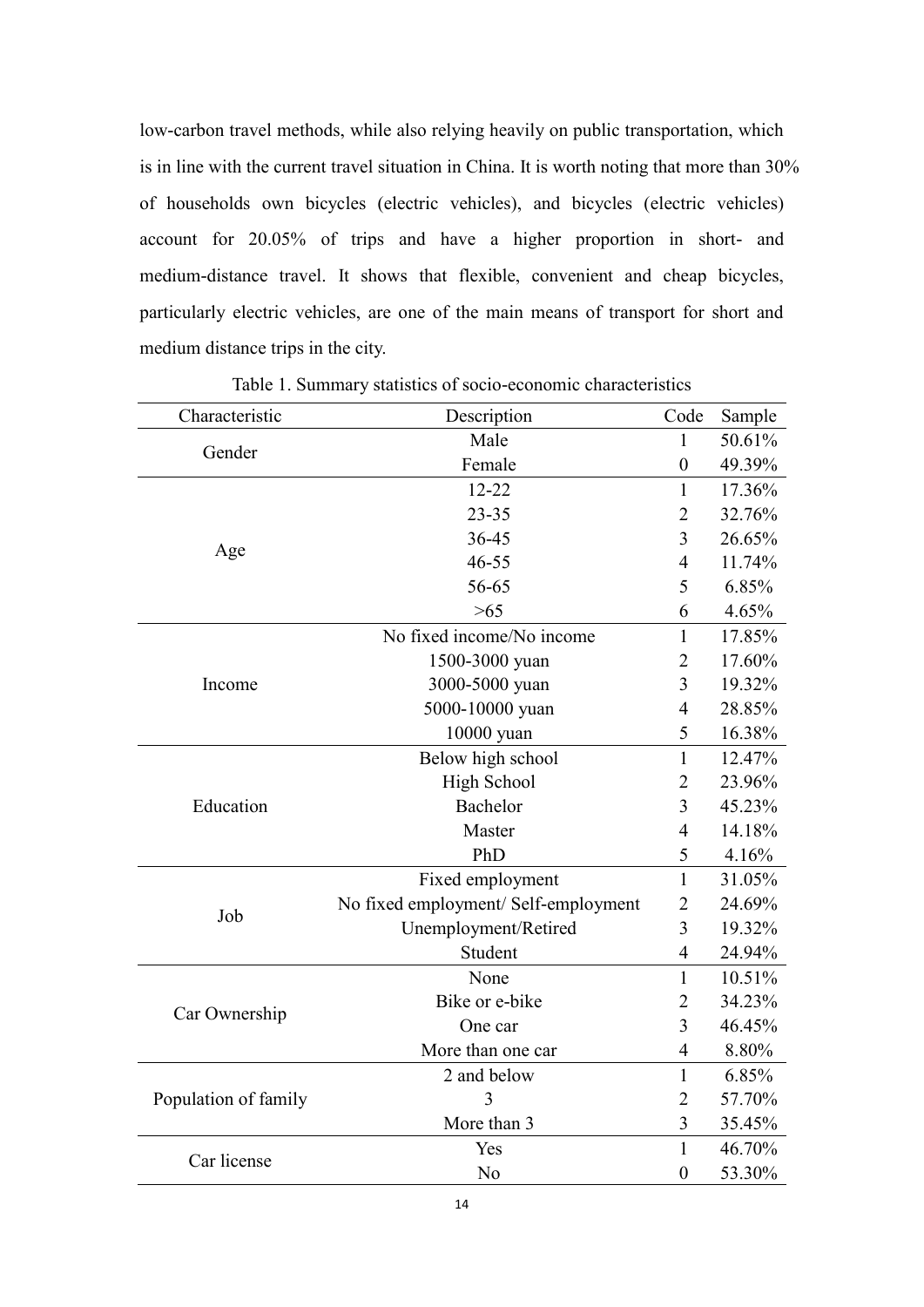

Figure 2. Summary charts of travel characteristic

\*Figure 2. Trip Cost: Red bars stands for frequency of cost by bus, metro and bike, blue bars stands for other two modes.

The SP survey is a method of measuring respondents' preference for alternatives based on virtual scenario choices. Before proceeding with the SP survey design, two points need to be noted. First, a number of studies have shown that the difference in the respondents' subjective awareness of treating virtual situations and real situations will lead to a large deviation in the estimated time value. The VOT estimated by Small et al.[59] and Isacsson et al.[60] RP survey is higher. Therefore, in order to reduce this deviation, the factors of the assumed travel mode (time, cost, reliability, etc.) in the SP survey design should match the actual situation as much as possible with each travel mode., which is consistent with Li[61]. Secondly, the information involved in the design of the SP survey should not be too much, otherwise it will affect the respondents' judgment on the preferred travel mode, especially for the elderly[62]. To this end, our SP survey designs three virtual scenarios and five alternative travel modes corresponding to each virtual scenario. Of these, Scenario 1 is a short-distance trip to the city, Scenario 2 is a mid-way trip to the city, and Scenario 3 is a long-distance trip to the city. All five modes of travel include travel time, waiting time, reliability and cost. Based on the most recent trip distance,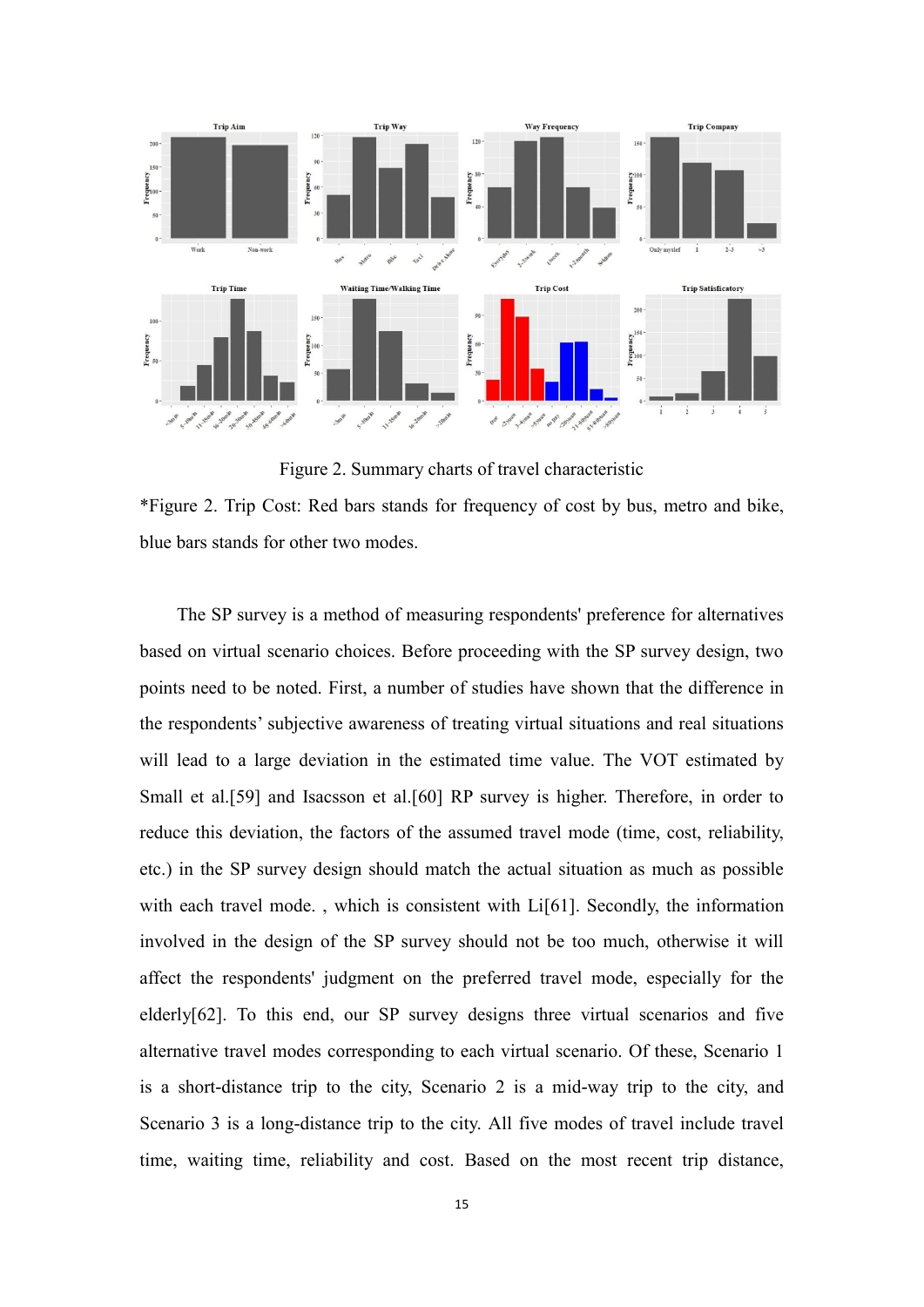respondents select the appropriate situation to respond. Table 2 shows the selection pool and attributes of the SP survey design.

| Mode             |           |                   |        | Reliability[min] |               |
|------------------|-----------|-------------------|--------|------------------|---------------|
|                  | Time[min] | Waiting time[min] | Early  | Late             | $Cost[$ yuna] |
| <b>Bus</b>       | 25,50,100 |                   | 3,5,10 | 10,15,25         | 2,2,4         |
| Metro            | 18,35,70  |                   | 3,5,8  | 3,8,10           | 2,4,7         |
| Bike(or E-bike)  | 40,75,120 | $\theta$          | 5,5,5  | 10,15,20         | 1.5, 1.5, 3   |
| Taxi(or carpool) | 10,25,45  |                   | 3,5,15 | 5,10,15          | 15,25,50      |
| Drive alone      | 10,25,45  | $\theta$          | 3,5,15 | 5,10,15          | 8,15,30       |

Table 2. SP choice set

After the respondents complete the choice of travel mode in the SP survey, two questions will be asked to understand the respondents' willingness to pay and willingness to pay for travel modes. Specifically, taking the time and cost of the selected row approach as reference points, question 1 asked respondents to select two values between the 5%-80% level as the degree of time savings and overpayment; question 2 Respondents were asked to choose two values between the 5%-80% level as the degree of spending more time and paying less. The distribution of the samples is shown in Figure 3.



Figure 3. Scatter diagram of WTP&WTA test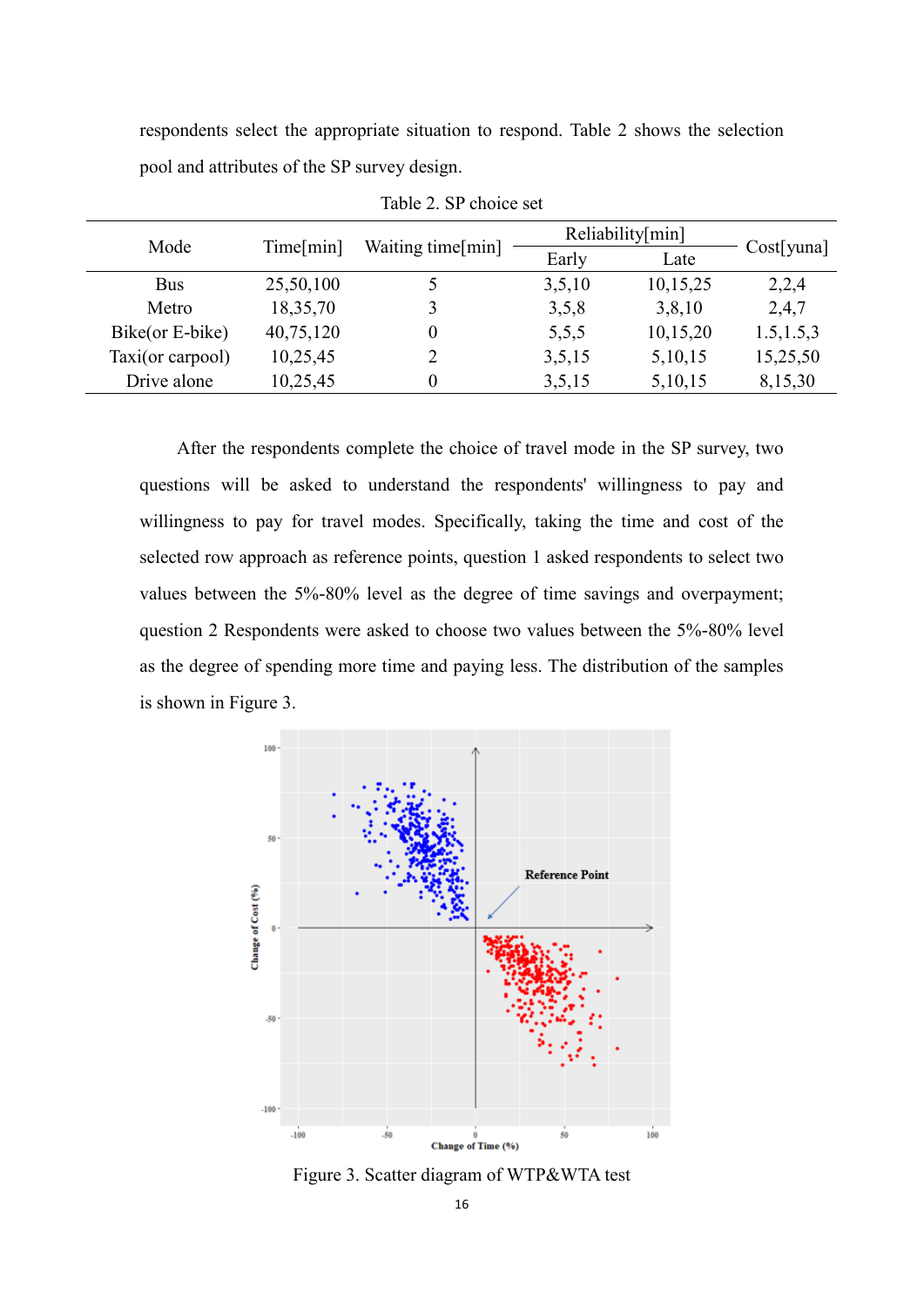### **5 Data analysis and results**

#### **5.1 Latent Profile Analysis of Respondents**

Here are the four indicators AIC, BIC, Entropy and BLRT used to evaluate the goodness of fit of different LPA profiles. The indicators generally have the following criteria[63]: The smaller the AIC and BIC values, the better the model fit is. ; The larger the Entropy value, the better the model fit and the more sensitive[64]. The Entropy value is between 0 and 1. When Entropy is used, more than 20% of the individuals have classification errors. Entropy indicates that the classification accuracy rate exceeds 90%. . Simulation studies such as Nylund[65] found that for small samples, BLRT has sufficient test power. Compared with LMR and BIC, BLRT can reduce the possibility of type 1 errors and increase the accuracy of model recognition. When BLRT this metric is , the model representing the category is better than the model of the category.

In this paper, the "mclust"[66] package of R is used to perform LPA on the first part of the samples with codes collected from the questionnaire. The AIC and BIC of the three types are both smaller and the difference between BIC and the fourth type is not large, and the Entropy value is greater than that of the second and fourth types. In addition, Howard et al.[67] believe that if there is no obvious advantage of the profile in the classification index, then a parsimonious profile model should be selected. Therefore, considering comprehensively, it is better to divide it into three sections.

| Classes | AIC      | <b>BIC</b> | Entropy | <b>BLRT</b> | Class probability $(\text{min/max})$ |
|---------|----------|------------|---------|-------------|--------------------------------------|
|         | 24376.55 | 24458.35   | 0.00    |             | 1.00/1.00                            |
| ∠       | 23218.36 | 23346.17   | 0.93    | < 0.01      | 0.96/0.99                            |
|         | 22480.59 | 22654.41   | 0.96    | < 0.01      | 0.97/0.99                            |
| 4       | 21964.82 | 22184.65   | 0.95    | < 0.01      | 0.93/0.99                            |

Table 3. Result of LPA for Part I

After being divided into three categories, the mean scores of each category in the first part are plotted as a line graph, see Figure 4. According to the score of each category in each item, we named the type I population as "student group", accounting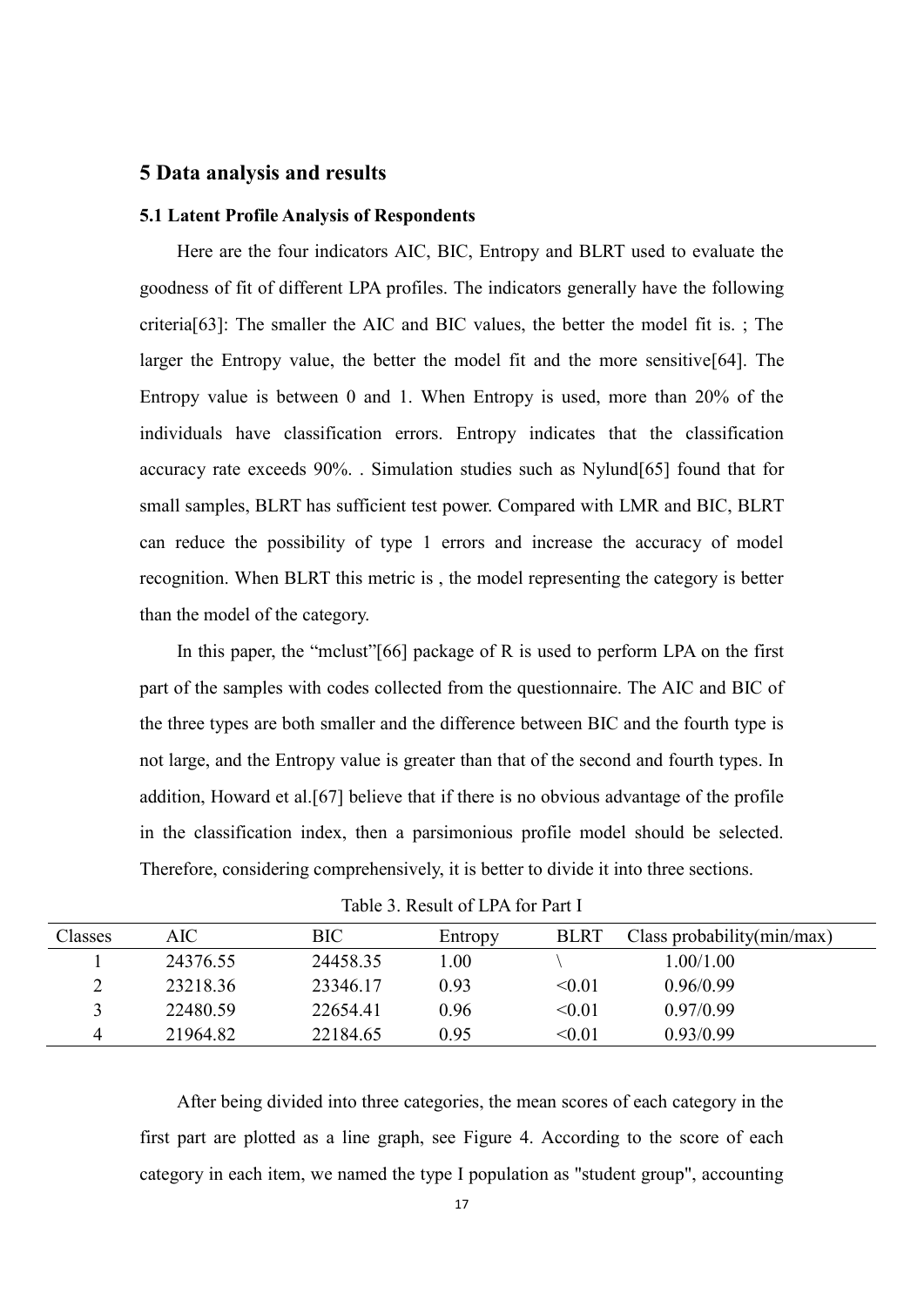for 24.69% of the sample size, which is characterized by no stable income, but generally high education level; Type II population was named as "student group" Social backbone group", accounting for 43.52% of the sample size, which is characterized by a high and stable income occupation, high educational level, and generally have cars and driver's licenses; Type III group is named "older group", accounting for 31.79% of the sample size %, which is characterized by older age and whose main source of income is pensions. It should be noted that due to the question setting, we may collect up to 28,800 types of respondents, so there must be some respondents whose attributes are quite different from the attributes of the divided categories. For example, the Type I population may include some lower-income respondents. non-students. But on the whole, these three groups of people are representative and conform to the actual demographic characteristics of Guangzhou residents.



Figure 4. LPA result of three types

#### **5.2 VOT**

Before using the discrete choice model to estimate VOT, we can count some simple results related to VOT through sample data. A factor that is strongly linked to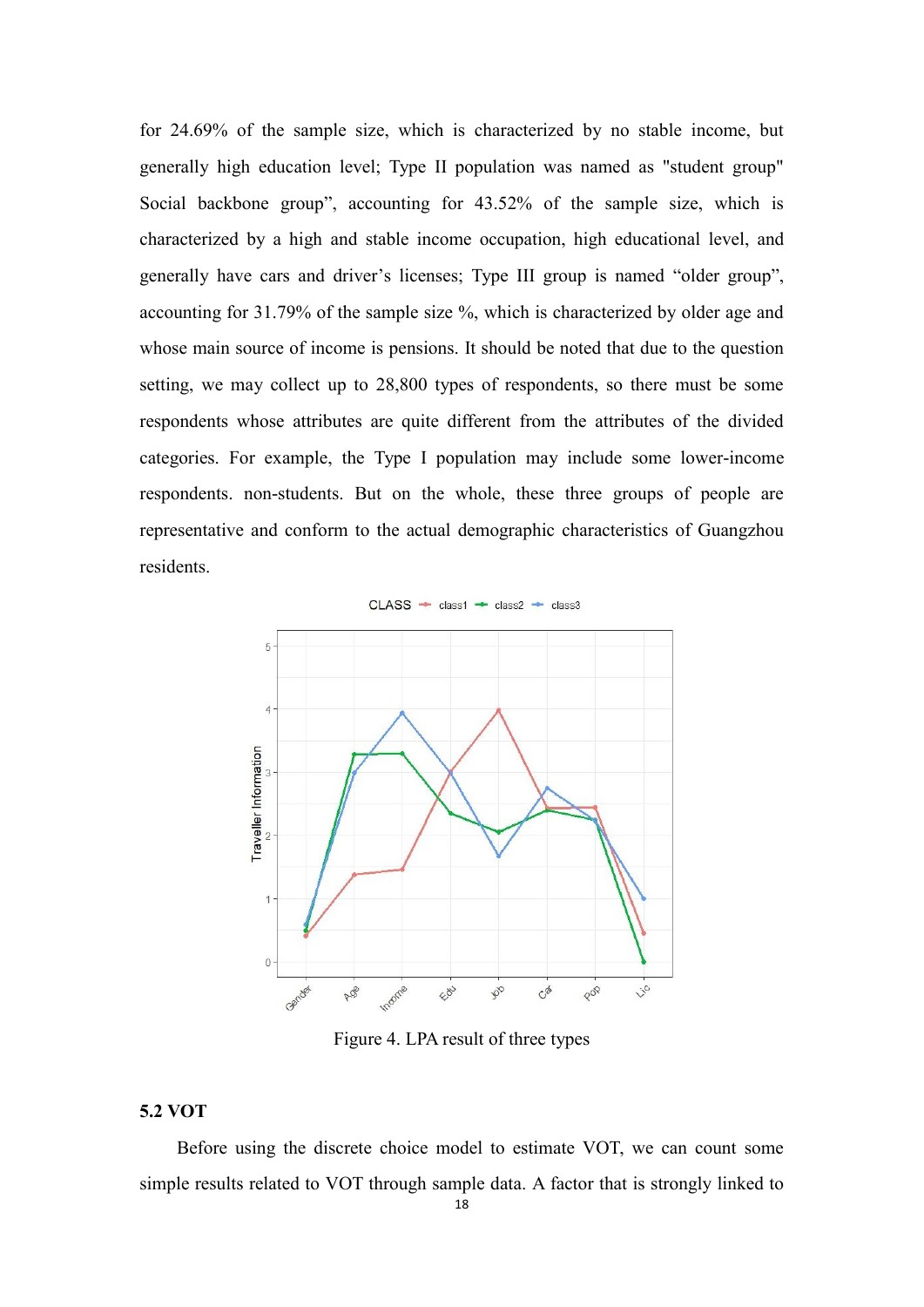VOT is the traveller's personal income (or household income). There is a general belief that high-income individuals tend to choose faster, more comfortable, but also relatively expensive modes of transportation. It is worth mentioning that the importance of income is also reflected in: on the principle of opportunity cost, the direct conversion of a traveler's VOT into the wage rate during travel is one of the traditional VOT estimation methods. Therefore, although we use LPA to weaken the direct effect of income on VOT in the estimation, it is necessary to re-emphasize the analysis of income for each group.

In Chapter 4, we mentioned that each respondent took two willingness tests after choosing their own mode of travel under the SP scenario. In the first test, we identified each respondent's expected travel time savings and acceptable additional travel costs as planned travel savings for the current mode of transportation and additional travel time workable. Shao et al.[19] gave a non-model estimated WTA, which is expressed as the ratio of the cost difference between the two travel modes to the time difference, which is consistent with the definition of reference-free value of time in the inference of Borger's work[30]. In the same way, we also get a WTP and WTA result that does not need to be estimated using the model, and name it underlying WTP and underlying WTA:

underlying 
$$
WTP = \frac{Cost_{\text{SP-loss}}}{Time_{\text{SP-gain}}}
$$
 (11)

underlying 
$$
WTA = \frac{Cost_{\text{SP-gain}}}{Time_{\text{SP-loss}}}
$$
 (12)

It is important to note that underlying WTP and underlying WTA are calculated by comparing respondents' "ideal" and "actual" modes of travel in the SP survey, not between modes of travel.

The average monthly income of all respondents, type I group, type II group and type III group was 5351.83 yuan, 1187.62 yuan, 6256.74 yuan and 8555.83 yuan respectively. The overall monthly income of respondents was much higher than that of the Type I group and slightly lower than that of the Type II group. The National Bureau of Statistics announced that in 2021, the average weekly working time of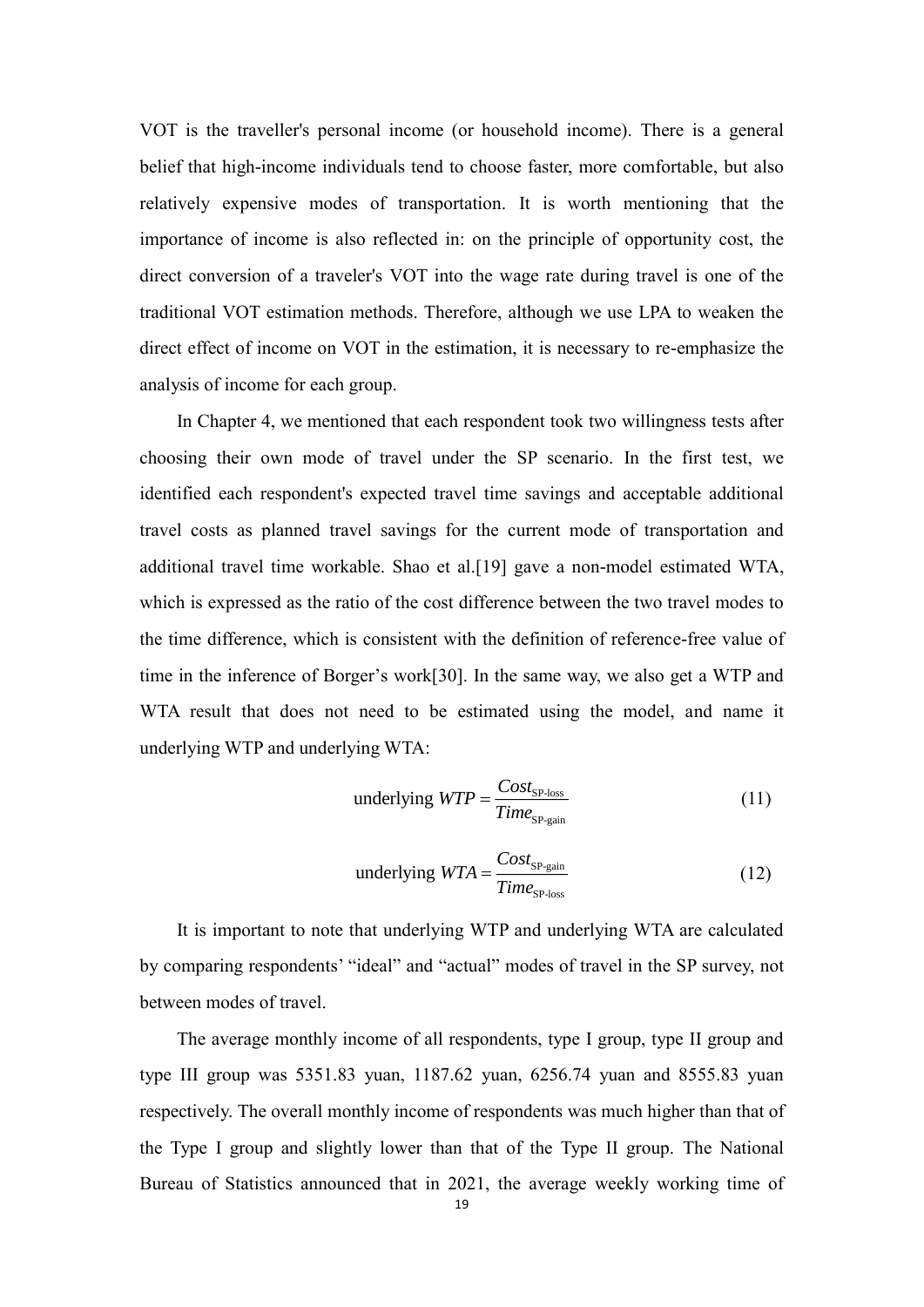employees in companies at the national level will be 46.3 hours. We calculate the underlying WTP and underlying WTA of this method separately from the total sample and the sample data of types I~III, and integrate the hourly wages of travelers. We get the box plot in CNY/h in Figure 5. The box plot The width is proportional to the sample size. The underlying WTA of Type III was 64.98 CNY/h, ranking first. The total sample population and the underlying WTP and underlying WTA of types I~III have many data outliers, and are much higher than the hourly wages of the sample, reflecting that some travelers have exchange perceptions of travel time and travel expenses and their income. Not necessarily consistent. On the other hand, it is interesting that the upper range of the underlying WTA is higher than both the hourly wage and the underlying WTP, and the underlying WTP tends to have a lower range lower than the other two.



Figure 5. Income, underlying WTP and underlying WTA

This preliminary statistics can give us some intuitive feelings about the comparison of WTP and WTA with income, but the disadvantage is also obvious. It cannot well express the group's travel preferences and sensitivity to travel time and travel costs. Therefore, constructing a utility function and estimating VOT using a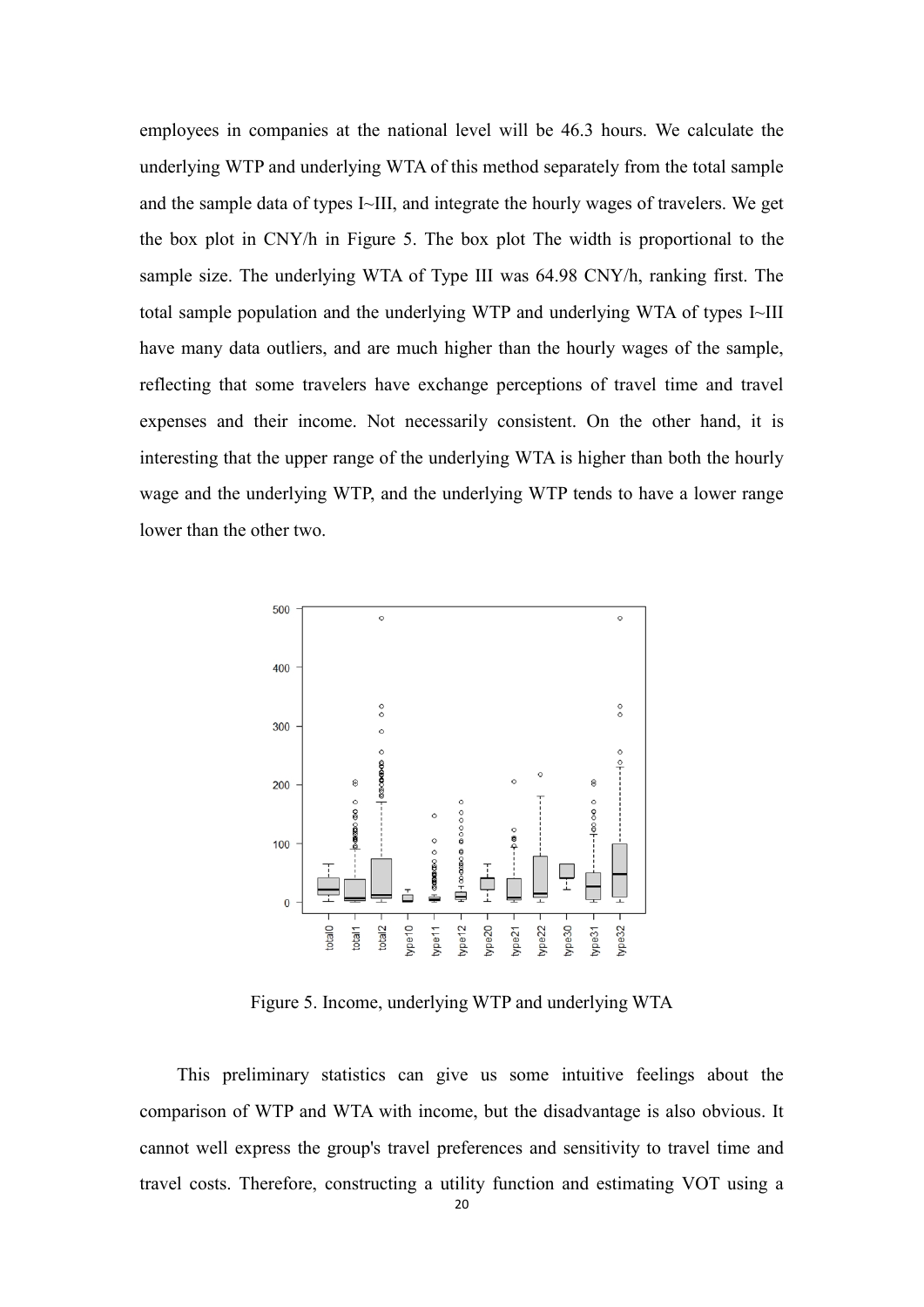discrete choice model has been a common practice for many years, and it is also the main research tool of this paper, because it can reflect the willingness of the walker.

Below, we formally use a variety of Logit models to estimate model parameters. For this purpose, we use the "mlogit" command in STATA and the "CLOGIT", "RPLOGIT", "SMNLOGIT", "GMXLOGIT", "LCLOGIT" and "NLOGIT" commands at the same time. LCRPLOGIT" command. The purpose of using the two software is to compare whether the model results are consistent and stable. Use the help command to learn more about STATA's discrete choice model; for how to use NLOGIT, refer to the NLOGIT Reference Guide[68].

#### **5.2.1 Preliminary estimation of time value in RP survey**

STATA's "mlogit" command works on MNL models with unordered categorical dependent variables. The actual value of the dependent variable in the model is irrelevant. Therefore, this type of MNL model is also called a multiphase logistic regression model, which is essentially an extension of the binary Logit model. STATA's document[69] states that some people think that the MNL model should be a Conditional Logit model.

We use this type of MNL model to estimate the RP part of the questionnaire sample using public transport as the reference scheme. The results are shown in Table 4. According to statistics, the proportion of respondents who choose public transportation, subway, bicycle (electric vehicle), taxi and self-driving car is divided into 12.47%, 28.85%, 20.05%2, 26.89% and 11.74%. The results show that most of the coefficients estimated by this type of MNL model are not significant, mainly because the model contains too many terms and the relationship between the terms is weak, which makes it difficult to fit; or the data sample size is too small. Nonetheless, given a significance level of 10%, we can draw some solid conclusions: higher in-vehicle and out-of-vehicle time are likely to prompt respondents to choose public transport as a mode of travel, with higher costs Respondents are more inclined to choose the original mode of travel rather than public transport. In terms of travel frequency, the coefficient of taxis (1.245) is greater than that of bicycles (0.601) and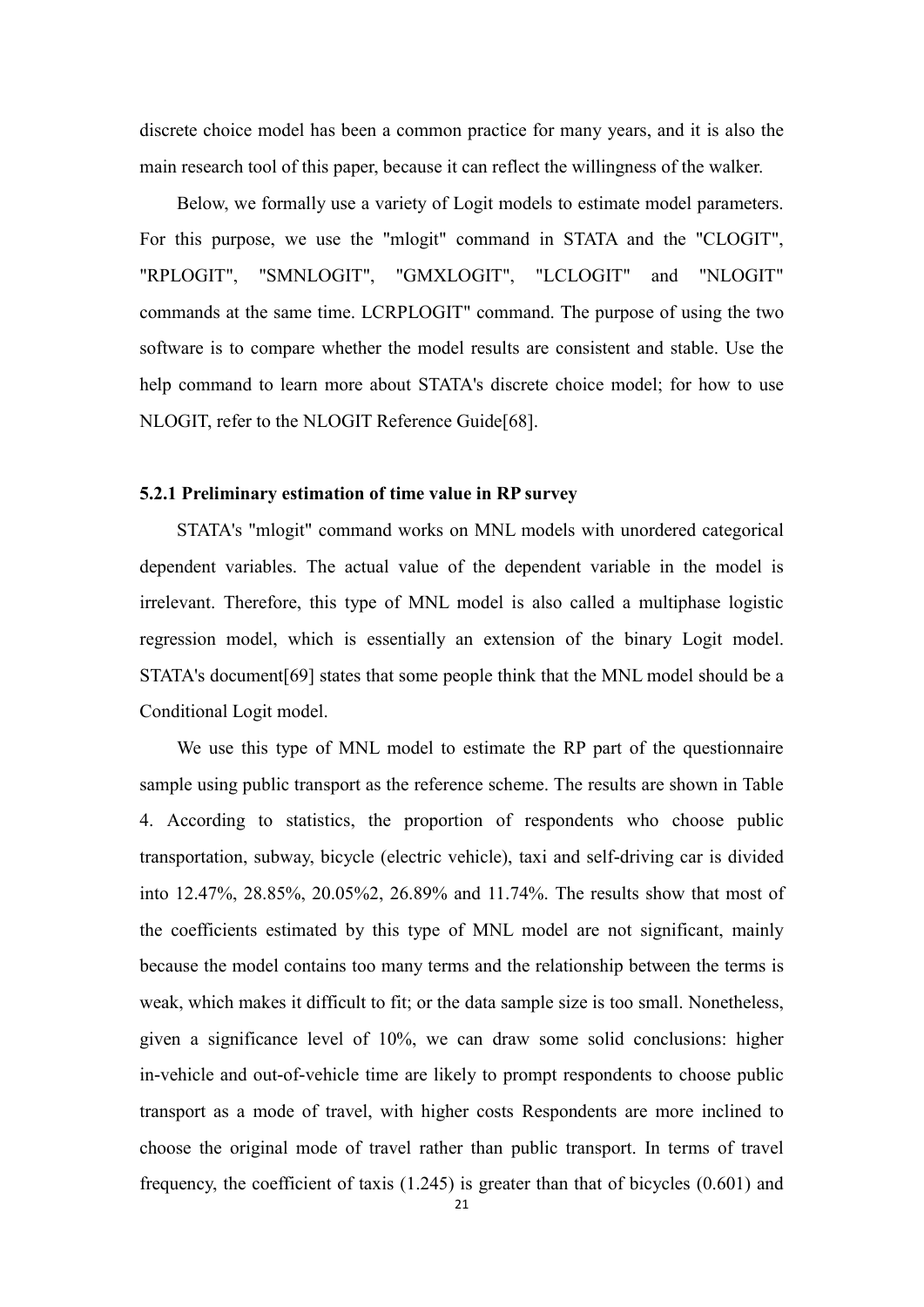self-driving cars (0.609), indicating that taxis are the least used means of transportation for respondents. In addition, respondents with stable incomes tend to choose comfortable modes of travel such as taxis and self-driving cars. Respondents with a driver's license and a car were significantly more likely to choose to travel by car. Of course, the biggest disadvantage of this type of MNL model is that the size and positive or negative of the coefficients may change under different reference schemes, but the general conclusion is still reliable. For example, when trying to use self-driving as a reference solution, it is found that the time and cost coefficients are both positive and negative compared to public transportation as a reference solution. However, in general self-driving takes less time and is more expensive, so we can still draw conclusions that are consistent with using public transport as the reference scenario. Here, the value of time inside the car is -4.67/-82.46/-7.09/-3.60 CNY/h, and the value of time outside the car is -5.43/-144.96/-18.38/-16.98 CNY/h.

| Variables                    | <b>Bus</b>  | Metro                          | <b>Bike</b>  | Taxi         | Drive Alone |
|------------------------------|-------------|--------------------------------|--------------|--------------|-------------|
|                              |             |                                | Coefficient  |              |             |
|                              |             | <b>Travel characteristic</b>   |              |              |             |
| In-vehicle time (min)        | <b>Base</b> | $-0.0239**$                    | $-0.0859***$ | $-0.0803***$ | $-0.0377*$  |
|                              |             | (0.0114)                       | (0.0187)     | (0.0222)     | (0.0199)    |
| Out-of-vehicle time (min)    |             | $-0.0278$                      | $-0.151***$  | $-0.215***$  | $-0.178***$ |
|                              |             | (0.0356)                       | (0.0493)     | (0.0671)     | (0.0663)    |
| Travel cost (CNY)            |             | $0.307**$                      | 0.0625       | $0.702***$   | $0.629***$  |
|                              |             | (0.126)                        | (0.141)      | (0.137)      | (0.137)     |
| Travel aim                   |             | $-0.283$                       | $-0.374$     | $-0.352$     | $-0.554$    |
|                              |             | (0.310)                        | (0.341)      | (0.414)      | (0.428)     |
| Travel frequency             |             | 0.145                          | $0.601***$   | $1.245***$   | $0.609**$   |
|                              |             | (0.206)                        | (0.232)      | (0.298)      | (0.290)     |
| Travel companion             |             | $0.662**$                      | $0.603**$    | 1.279***     | 1.203***    |
|                              |             | (0.264)                        | (0.291)      | (0.357)      | (0.361)     |
| Travel satisfactory (Likert) |             | 0.0200                         | 0.270        | 0.295        | 0.459       |
|                              |             | (0.187)                        | (0.246)      | (0.373)      | (0.369)     |
|                              |             | <b>Personal characteristic</b> |              |              |             |
| Gender                       |             | 0.173                          | 0.489        | $-0.0297$    | 0.0691      |
|                              |             | (0.393)                        | (0.458)      | (0.578)      | (0.576)     |
| Age                          |             | $-0.0162$                      | $-0.0212$    | 0.000923     | 0.00825     |
|                              |             | (0.0135)                       | (0.0168)     | (0.0220)     | (0.0217)    |
| Income(CNY)                  |             | 0.000137                       | 1.56e-05     | $0.000270**$ | 0.000168    |

Table 4. Result of estimating RP data with *MNL*\*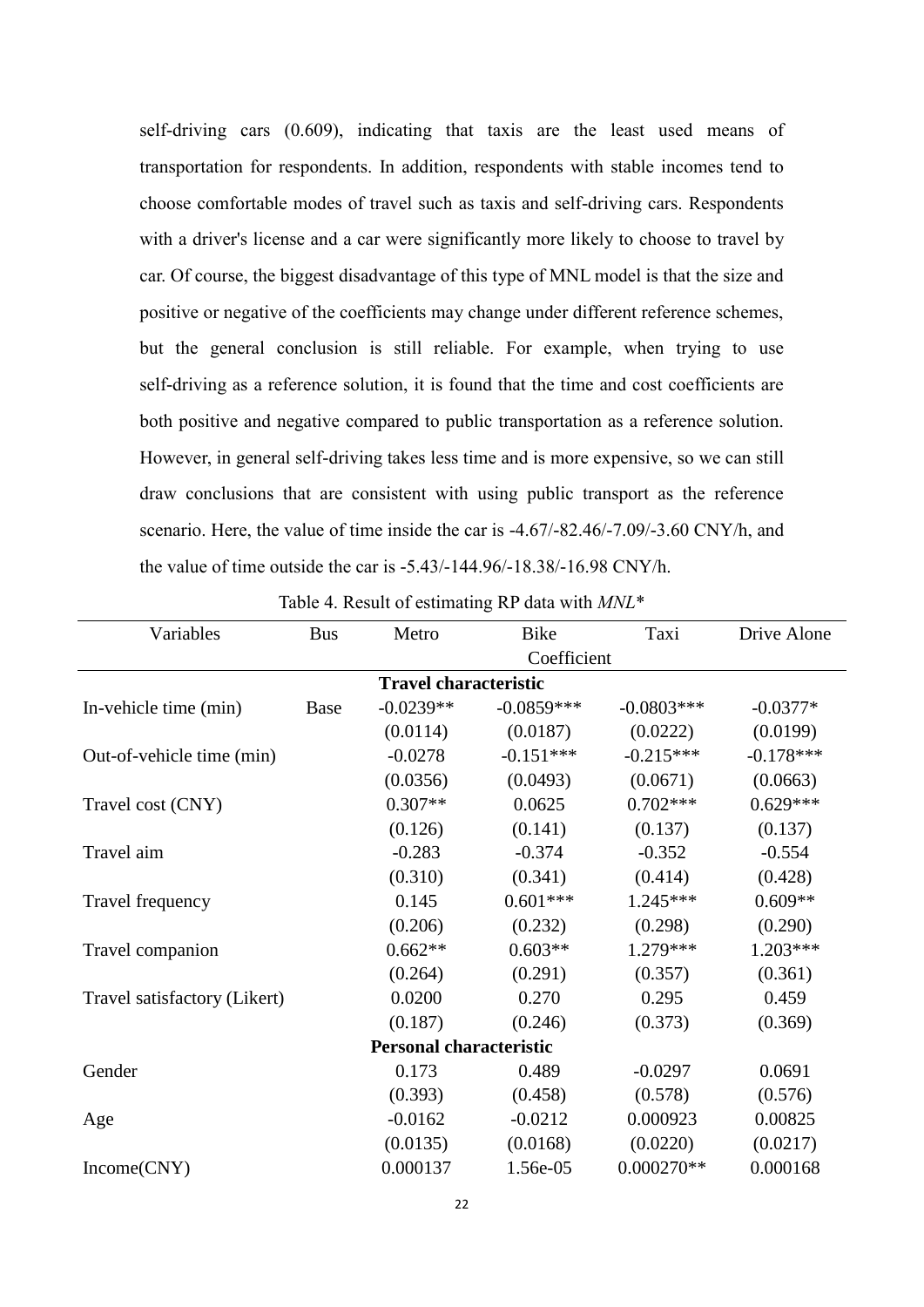|                       | $(9.50e-05)$ | (0.000105)                     | (0.000119) | (0.000120) |
|-----------------------|--------------|--------------------------------|------------|------------|
| Education             | 0.108        | $0.671**$                      | 0.173      | 0.0688     |
|                       | (0.254)      | (0.283)                        | (0.345)    | (0.344)    |
| Job                   | $-0.266$     | $-0.618**$                     | $-0.392$   | $-0.681**$ |
|                       | (0.218)      | (0.249)                        | (0.330)    | (0.333)    |
| Car ownership         | $-0.0539$    | 0.148                          | 0.174      | 1.088**    |
|                       | (0.268)      | (0.317)                        | (0.416)    | (0.436)    |
| Population            | $-0.534$     | $-0.754*$                      | $-0.888*$  | $-0.425$   |
|                       | (0.347)      | (0.402)                        | (0.509)    | (0.518)    |
| License               | 0.469        | 0.364                          | 0.236      | $1.167*$   |
|                       | (0.488)      | (0.540)                        | (0.654)    | (0.670)    |
|                       |              | Alternative-specific constants |            |            |
| Constant              | 1.621        | $3.575**$                      | $-3.488$   | $-5.185**$ |
|                       | (1.539)      | (1.752)                        | (2.483)    | (2.514)    |
| Respondent            |              | 409                            |            |            |
| Observations          |              | 409                            |            |            |
| Log-likelihood        |              | $-355.4373$                    |            |            |
| Pseudo R <sup>2</sup> |              | 0.4375                         |            |            |

\*In the next section, we will apply the well-recognized kind of MNL to estimate the VOT.

It should be noted that in the RP survey of urban travel, unless the survey is conducted on a trip with a very similar attribute at the same time, it is difficult to estimate a reasonable time value. The approximate travel attributes here refer to the same departure and arrival places in a macro sense (eg, Guangzhou to Shenzhen), and similar departure times and costs are stable. This is relatively easy to sample for intercity and longer distance travel, but very difficult for highly mobile intra-city travel. Selecting a section of road is common practice in RP surveys, and one of the interstate highway HOT lanes in Minnesota is the site that has been used many times to estimate VOT through RP surveys, using loop detectors[70] or GPS instruments[71] Measure travel time data. Therefore, SP surveys with virtual scenarios with restricted travel attributes are more beneficial for us to collect data suitable for estimating the value of time.

#### **5.2.2 VOT estimation in SP surveys**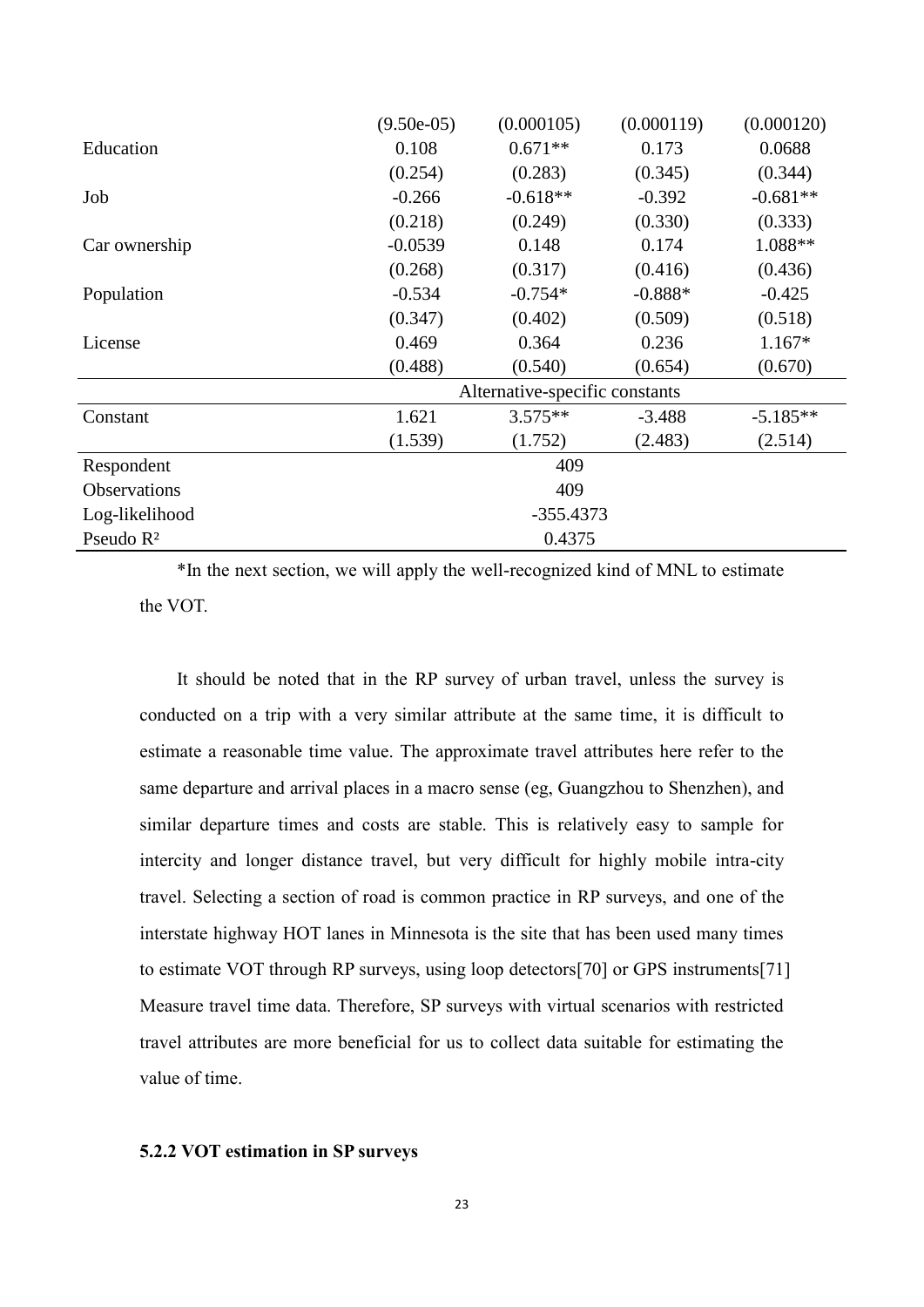First, we give a set of utility functions with "bus" as the basic backup scheme, in which the utility functions of the basic backup scheme do not have ASC, and the utility functions of the other schemes have a fixed ASC, which does not change with the scheme. The purpose of this is to improve the significance of the estimated results. It has been proved many times that the ASC diversification of the utility function will make the estimated results unreasonable. The utility functions of this formal group will be used for the MNL model, MIXL model, S-MNL model, G-MNL model, LC model and MM-MNL model operation:

$$
U^{\text{Bus}} = \beta_1 Time + \beta_2 Cost + \varepsilon_{ni}
$$
  
\n
$$
U^{\text{Metro}} = \beta_1 Time + \beta_2 Cost + ASC + \varepsilon_{ni}
$$
  
\n
$$
U^{\text{Bike}} = \beta_1 Time + \beta_2 Cost + ASC + \varepsilon_{ni}
$$
  
\n
$$
U^{\text{Taxi}} = \beta_1 Time + \beta_2 Cost + ASC + \varepsilon_{ni}
$$
  
\n
$$
U^{\text{Dirve Alone}} = \beta_1 Time + \beta_2 Cost + ASC + \varepsilon_{ni}
$$
\n(13)

We define the computational form of VTT, VTTS (WTP), and WTA based on the ideas put forward by Hess et al.:

$$
VTT = \frac{\partial U / \partial Time_{\rm SP}}{\partial U / \partial Cost_{\rm SP}} = \frac{\beta_1}{\beta_2}
$$
 (14)

$$
VTTS = WTP = \frac{\partial U / \partial Time_{SP-gain}}{\partial U / \partial Cost_{SP-loss}} = \frac{\beta_{1-gain}}{\beta_{2-\text{loss}}}
$$
(15)

$$
WTA = \frac{\partial U / \partial Time_{\rm SP-loss}}{\partial U / \partial Cost_{\rm SP-gain}} = \frac{\beta_{\rm l-loss}}{\beta_{\rm 2-gian}} \tag{16}
$$

$$
BVTT = \sqrt{WTP \times WTA} = \sqrt{VTTS \times WTA} \tag{17}
$$

where, alternative attribute items *Time* and *Cost* corresponds to *Time*<sub>SP</sub> and  $Cost_{SP}$ ,  $Time_{SP-gain}$  and  $Cost_{SP-loss}$ ,  $Time_{SP-loss}$  and  $Cost_{SP-gain}$  in the estimation of VTT, VTTS (WTP) and WTA.  $\beta$  is the parameter of utility function adapted to different models.

Table 5 shows the estimation of all data in the sample using all models including the LCL model and the MM-MNL model. As can be seen, the parameter estimates for the MNL model, MIXL model, S-MNL model and G-MNL model are all statistically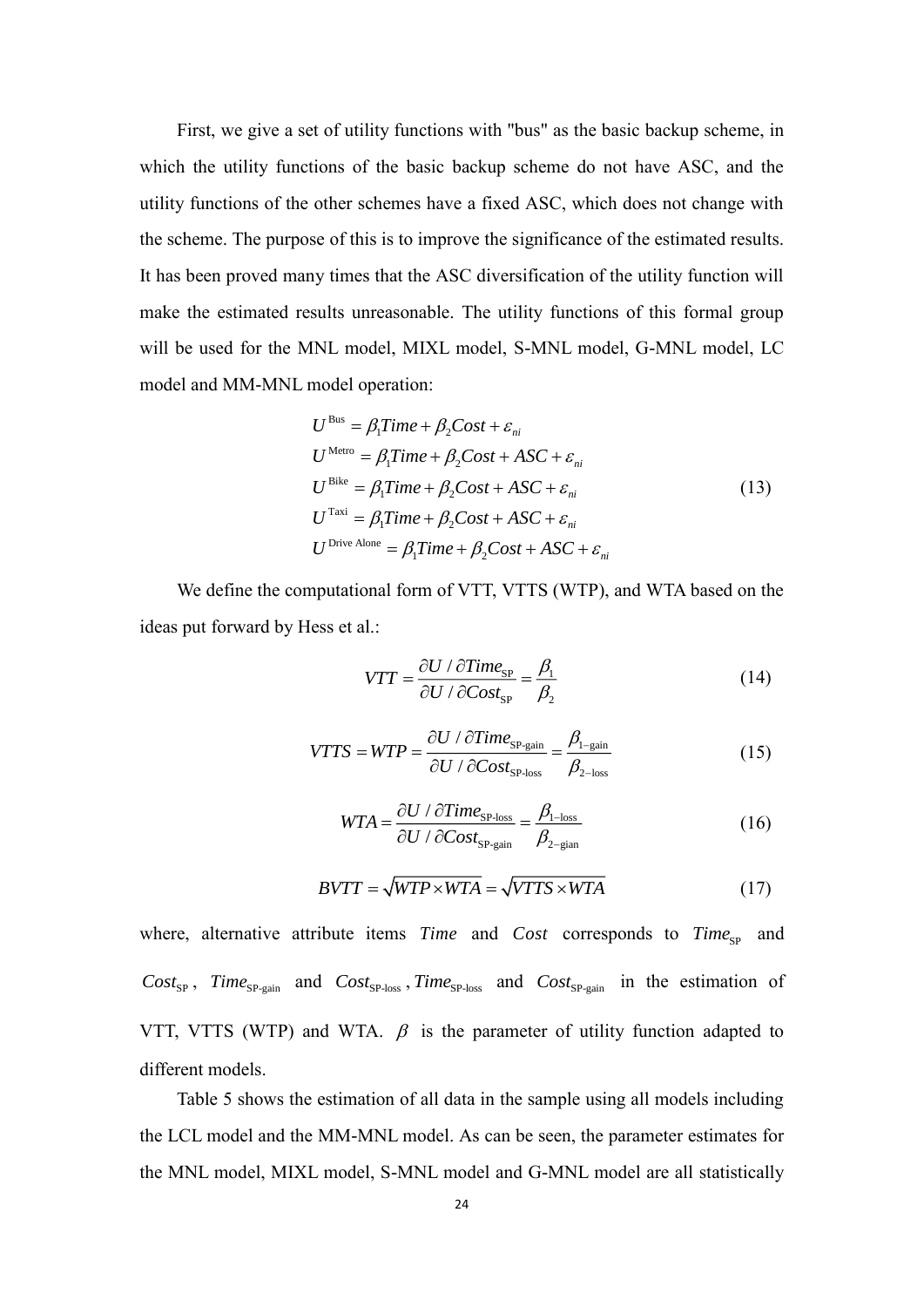significant and all appear negative. On the other hand, we noticed anomalies in the estimates from the LCL model and the MM-MNL model, with some terms showing as significant positives, insignificant negatives, or insignificant positives. The LCL model has five significant positive numbers  $(0.13588**/0.01179*/0.05819***/0.04463***/0.13042***),$  and the MM-MNL model has three significant positive numbers ( 0.07408\*\*\*/0.05100\*\*/0.14749\*\*\*), these items have a positive effect on the traveler's utility, and the traveler expects a higher time difference or cost difference for the currently selected travel mode. Greene et al.[44] found that MNL and MIXL were more significant than LCL and MM-MNL when applying the Australian one-time shipment data. Specifically, certain attributes have statistical value only for one latent class, subject to the class probability. Further, we try to change the form of the utility function, change the constant item of the utility function, add some personal attribute items, etc., but it is difficult to correct this problem. At the same time, try to increase the number of categories to three, four or even more, and this anomaly will be exacerbated. Therefore, the results obtained by the two models using time and cost as the classification basis are not ideal and have certain limitations. The application of LPA/LCA just overcomes this shortcoming to some extent.

|                           | <b>MNL</b>    |            | <b>MIXL</b>   |            | S-MNL         |          | G-MNL          |          |
|---------------------------|---------------|------------|---------------|------------|---------------|----------|----------------|----------|
| Attribute                 | Est.          | SE         | Est.          | $\rm SE$   | Est.          | $\rm SE$ | Est.           | $\rm SE$ |
| Travel time (min)         | $-0.01803***$ | $-0.00395$ | $-0.07596***$ | $-0.02153$ | $-0.01805***$ | 0.00399  | $-0.07909$ *** | 0.02091  |
| Travel cost (CNY)         | $-0.0175**$   | $-0.00712$ | $-0.21208***$ | $-0.05455$ | $-0.01747**$  | 0.00715  | $-0.22973***$  | 0.0565   |
| Gain of travel time (min) | $-0.03845***$ | $-0.01048$ | $-0.20072***$ | $-0.0521$  | $-0.03973***$ | 0.01202  | $-0.26445***$  | 0.05151  |
| Loss of travel cost (CNY) | $-0.02077$    | $-0.02163$ | $-0.7486***$  | $-0.21848$ | $-0.0207$     | 0.02246  | $-0.88521***$  | 0.18786  |
| Loss of travel time (min) | $-0.03958***$ | $-0.01211$ | $-0.3351***$  | $-0.09408$ | $-0.0339***$  | 0.01009  | $-0.37631***$  | 0.1234   |
| Gain of travel cost (CNY) | $-0.01682$    | $-0.01411$ | $-0.53734***$ | $-0.14747$ | $-0.00678$    | 0.0199   | $-0.57776***$  | 0.17537  |
|                           | $0.40517***$  | $-0.15404$ | $0.55645**$   | 0.3524     | $0.40704***$  | 0.15517  | $0.54633***$   | 0.20912  |
| <b>ASC</b>                | $0.36405**$   | $-0.15257$ | $0.55474***$  | $-0.18182$ | $0.37602**$   | 0.1651   | $0.48417***$   | 0.17358  |
|                           | $0.40656***$  | $-0.15218$ | 0.35176       | $-0.22465$ | $0.4803***$   | 0.17406  | 0.36895*       | 0.21868  |
|                           |               |            |               |            | 0.12021       | 0.49923  | 0.94942***     | 0.23312  |
| τ                         |               |            |               |            | 0.3702        | 0.56233  | $0.96230***$   | 0.13761  |
|                           |               |            |               |            | 0.40717       | 0.51386  | $0.69468*$     | 0.40814  |
|                           |               |            |               |            | $0.99969***$  | 0.12008  | 0.99639        | 1.19736  |
| $\sigma$                  |               |            |               |            | 0.99864***    | 0.38072  | 0.99703        | 1.20347  |

Table 5. Estimation result of all sample with DCMs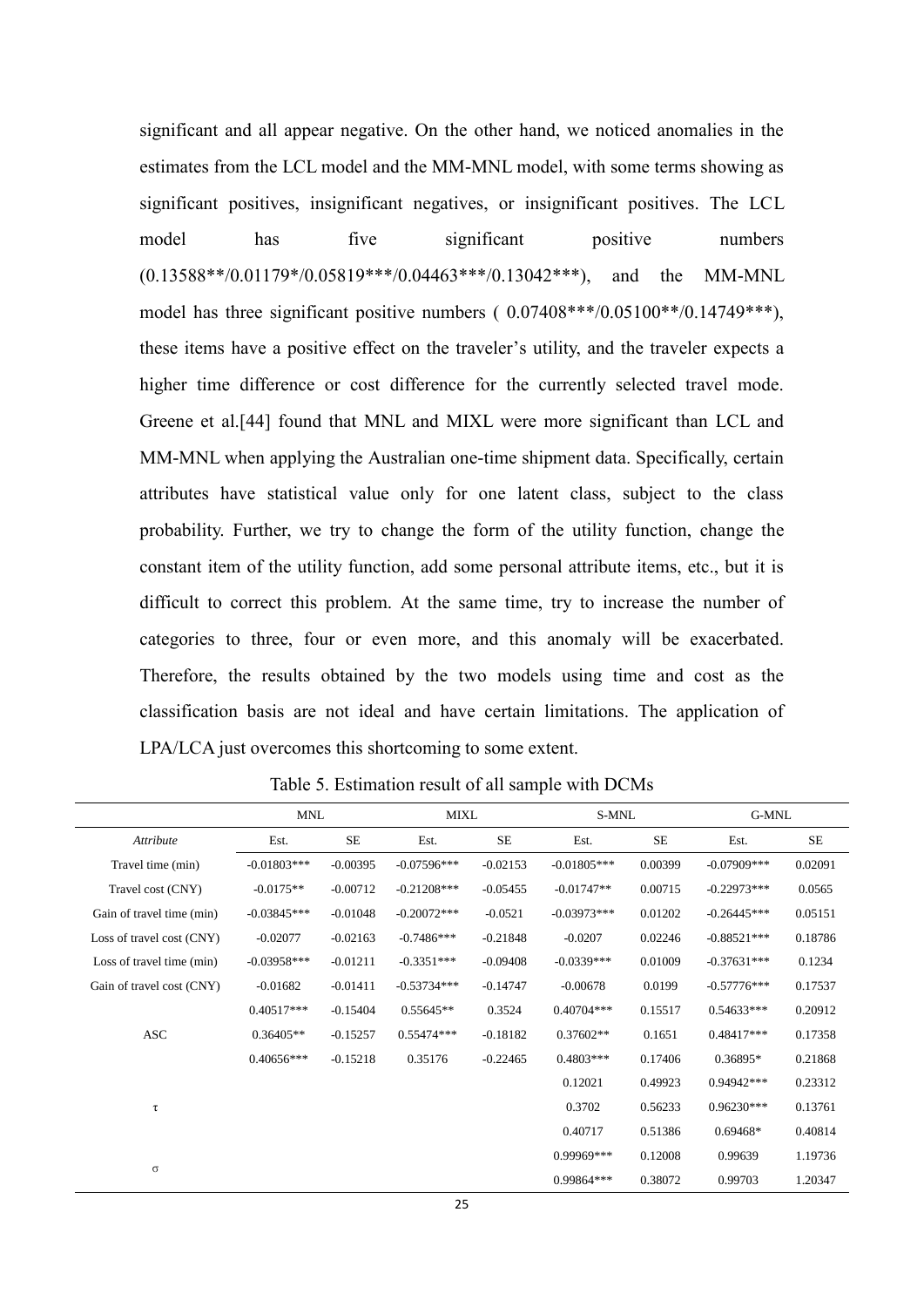|                           |                    |           |                    |           | $0.99843**$        | 0.42162   | 0.99868            | 0.77954   |
|---------------------------|--------------------|-----------|--------------------|-----------|--------------------|-----------|--------------------|-----------|
|                           |                    |           |                    |           |                    |           | 0.72787***         | 0.25518   |
| $\gamma$                  |                    |           |                    |           |                    |           | 0.49591***         | 0.16409   |
|                           |                    |           |                    |           |                    |           | 0.2951             | 0.38258   |
|                           |                    |           | <b>LCL</b>         |           |                    | MM-MNL    |                    |           |
|                           | Class <sub>1</sub> |           | Class <sub>2</sub> |           | Class <sub>1</sub> |           | Class <sub>2</sub> |           |
| <b>Attribute</b>          | Est.               | <b>SE</b> | Est.               | <b>SE</b> | Est.               | <b>SE</b> | Est.               | <b>SE</b> |
| Travel time (min)         | $-0.2989***$       | 0.09083   | $0.01179*$         | 0.00613   | $-0.06498***$      | 0.01426   | $-0.46883$         | 3.10138   |
| Travel cost (CNY)         | $-1.16347***$      | 0.40996   | $0.05819***$       | 0.01309   | $-0.67776***$      | 0.25693   | $0.07408***$       | 0.01435   |
| Gain of travel time (min) | 0.00765            | 0.0142    | $-1.38889***$      | 0.40064   | $-0.03888$         | 748.4215  | $-0.03804$         | 741.5637  |
| Loss of travel cost (CNY) | 0.13588***         | 0.03246   | $-6.94397***$      | 2.20164   | $-0.02089$         | 440.9166  | $-0.02039$         | 439.8502  |
| Loss of travel time (min) | $-1.91709***$      | 0.19468   | $0.04463***$       | 0.01626   | $-1.99291***$      | 0.36152   | $0.05100***$       | 0.01755   |
| Gain of travel cost (CNY) | $-4.19503***$      | 0.35417   | $0.13042***$       | 0.02332   | $-3.62254***$      | 0.51299   | 0.14749***         | 0.02628   |
|                           |                    |           |                    |           | 1.56575***         | 0.40073   | $-7.87003$         | 46.42047  |
| <b>ASC</b>                |                    |           |                    |           | 0.36415            | 6411.157  | 0.35686            | 6481.351  |
|                           |                    |           |                    |           | 1.72963            | 2.91339   | $-0.38863*$        | 0.20084   |
|                           | $0.32929***$       | 0.04083   | $0.67071***$       | 0.04083   | $0.57877***$       | 0.05463   | $0.42123***$       | 0.05463   |
| Classprobability          | $0.71125***$       | 0.03553   | 0.28875***         | 0.03553   | 0.5                | 884637.3  | 0.5                | 884637.3  |
|                           | $0.31387***$       | 0.03115   | $0.68613***$       | 0.03115   | $0.31060***$       | 0.03083   | $0.68940***$       | 0.03083   |

After LPA, the data were classified into three categories, and all models except the LCL model and the MM-MNL model were used to estimate by category, and all the results are shown in Tables 6-8. LPA has replaced the classification function of LCL model and MM-MNL model, and the estimation results of these two models on small sample data are not good, so these two models are not used for calculation.

Here, it needs to be explained that the classification function of the MM-MNL model still cannot replace the LPA, mainly for the following reasons: MM-MNL requires panel data, and the actual traveler attribute data is long data, even if it is converted to wide type, because there is only one selection scenario , it cannot be calculated normally; after LPA, a classification label will be added to each group of data, such as the first group of data is classified as type 1, and the second group of data is classified as type 2, which obviously cannot be done if MM-MNL is used; MM - The MNL classification effect is not good, even if it degenerates into LCL, as the number of categories increases, the classification effect will drop off a cliff. After trying, after being divided into three categories, the parameters in each category are almost insignificant, and the category probability, AIC, BIC and other indicators are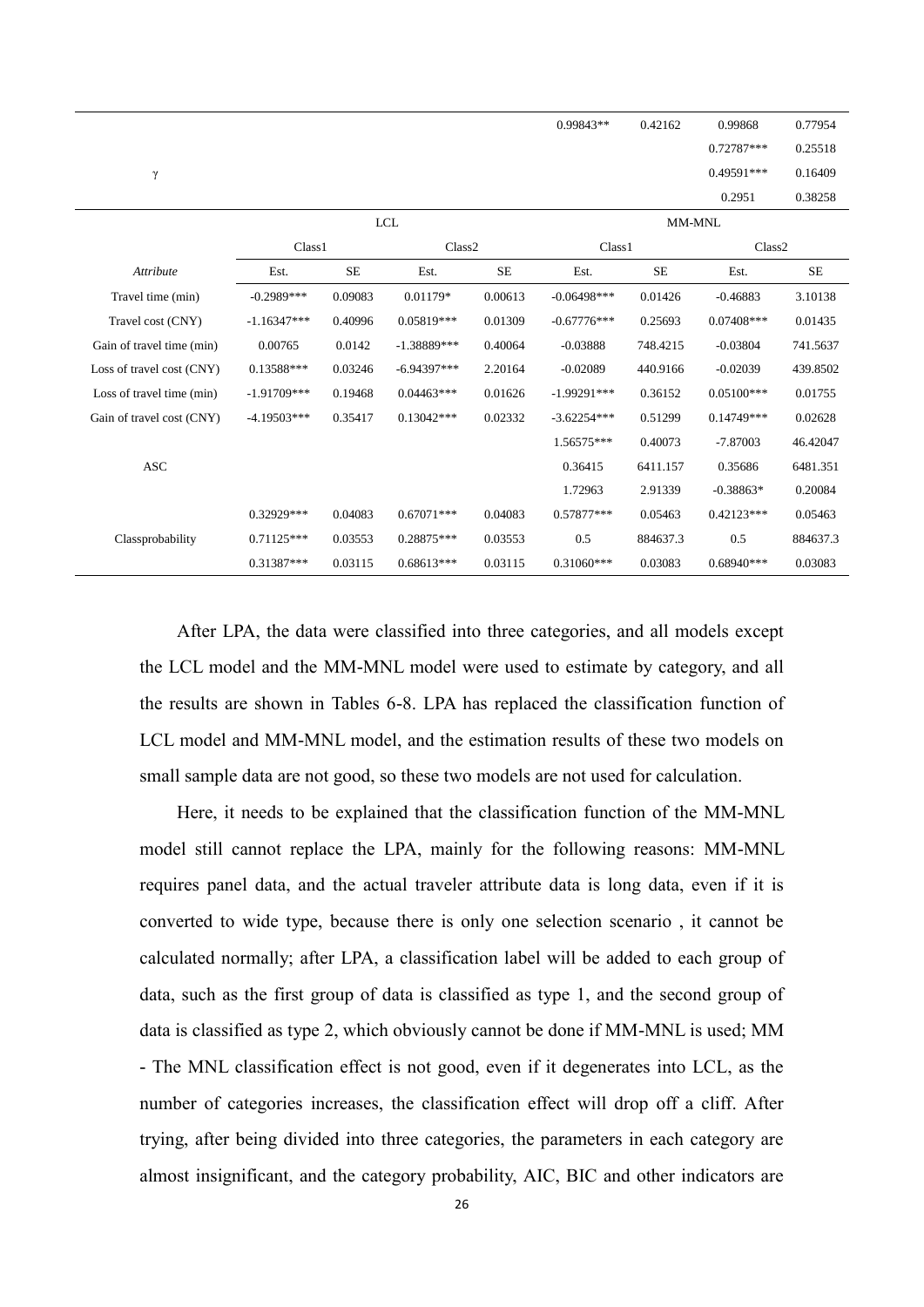also very poor, which may be related to the sample size, but LPA still has a good effect on the three categories of data. Effect; further, whether MM-MNL can be applied well depends on the construction of the utility function. By constantly trying to change the structure of the utility function, even if there is a good effect in the end, it will be very troublesome and even deviate from the original intention of the classification.

From the results, the estimated parameters of the three categories of the four models are basically significant, but it is still found that the MNL model, the S-MNL model and the G-MNL model have Gain/Loss of travel in the estimation of type III. The two parameters of cost are positive numbers, and in the MNL model and G-MNL, the parameter of Gain of travel cost is greater than the parameter of Loss of travel cost. In addition, the parameter estimate of Travel cost by the MNL model is also positive, which reveals that the travel mode with higher travel cost does not reduce the choice tendency of the Type III population. On the contrary, the travel mode with higher travel cost brings convenience, Comfort, punctuality, etc. are more attractive. Hess[72] gives a corresponding explanation for the problem of positive time coefficients and positive cost coefficients when estimating VTTS using the MIXL model: it is often impossible to explicitly quantify the impact of joint activities or travel experience factors, so there is an extreme risk of biased estimates of travel time coefficients. Likely. At the same time, in the case that the model produces negative time/cost coefficients, the coefficients of the two can be shifted upwards or downwards from zero by adding some related attributes that are not included in the original utility function.

|                           | <b>MNL</b>    |            | <b>MIXL</b>  |            | S-MNL         |           | G-MNL         |           |
|---------------------------|---------------|------------|--------------|------------|---------------|-----------|---------------|-----------|
| <i>Attribute</i>          | Est.          | <b>SE</b>  | Est.         | <b>SE</b>  | Est.          | <b>SE</b> | Est.          | <b>SE</b> |
| Travel time (min)         | $-0.02684***$ | $-0.0081$  | $-0.13994$   | $-0.12408$ | $-0.05033**$  | 0.02233   | $-0.09718*$   | 0.0562    |
| Travel cost (CNY)         | $-0.07519***$ | $-0.01848$ | $-0.83726$   | $-0.55053$ | $-0.17882***$ | 0.03559   | $-0.62078**$  | 0.29835   |
| Gain of travel time (min) | $-0.06411***$ | $-0.02102$ | $-0.30648**$ | $-0.11915$ | $-0.17581***$ | 0.05132   | $-0.31360*$   | 0.17552   |
| Loss of travel cost (CNY) | $-0.24661***$ | $-0.06362$ | $-2.29796**$ | $-0.94409$ | $-1.09943***$ | 0.22544   | $-2.29597**$  | 1.11777   |
| Loss of travel time (min) | $-0.05257**$  | $-0.02275$ | $-0.43415**$ | $-0.18875$ | $-0.14694***$ | 0.04334   | $-0.56877***$ | 0.09882   |
| Gain of travel cost (CNY) | $-0.11908***$ | $-0.03904$ | $-1.65127**$ | $-0.69577$ | $-0.97337***$ | 0.24253   | $-2.11210***$ | 0.40889   |

Table 6. Estimation result of type 1 with DCMs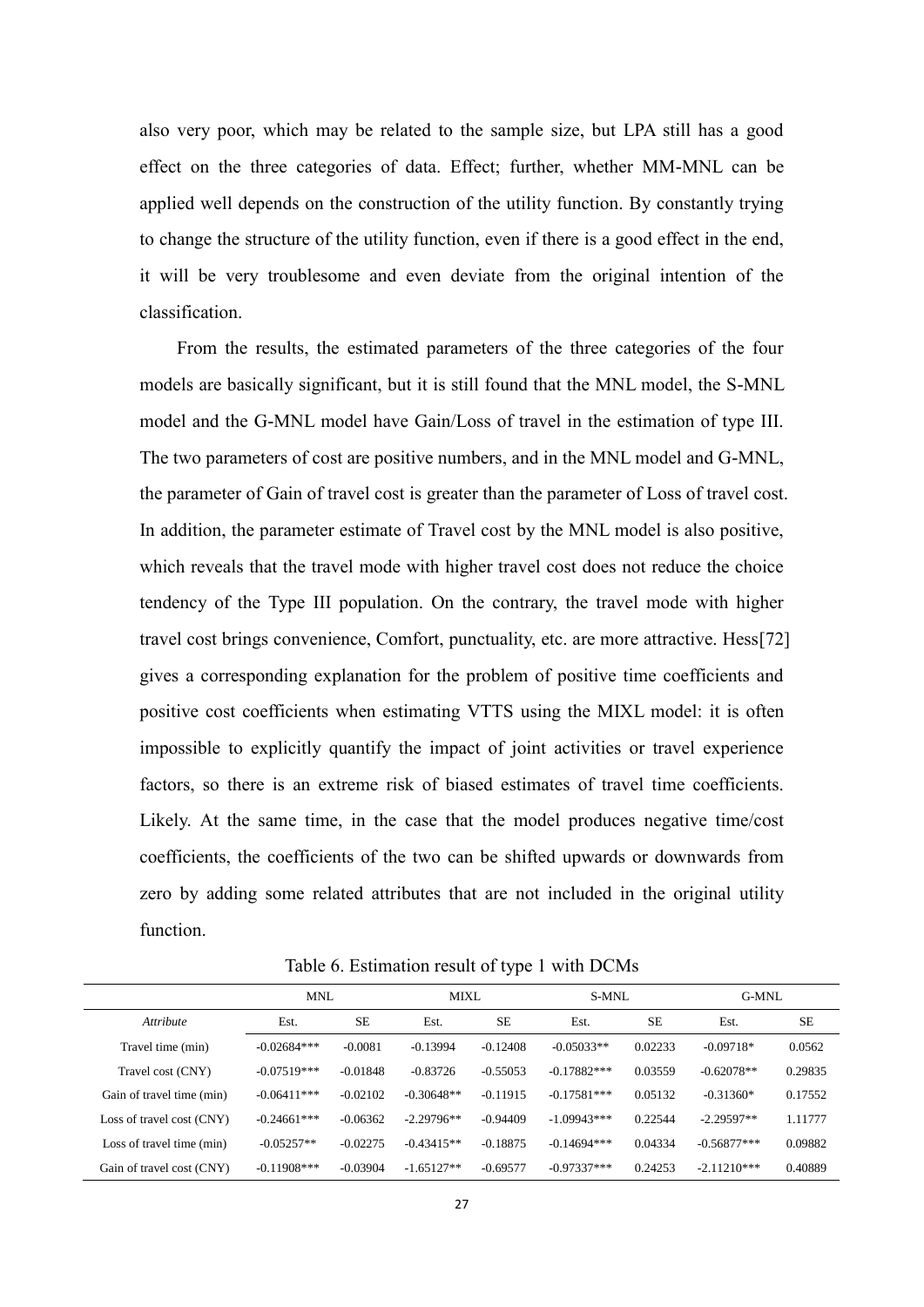|            | 0.51517*   | $-0.28581$ | 0.3524  | $-0.9397$  | 0.6839       | 0.56489 | 0.61952      | 0.51539  |
|------------|------------|------------|---------|------------|--------------|---------|--------------|----------|
| <b>ASC</b> | 0.52539*   | $-0.28415$ | 0.53231 | $-0.36616$ | 3.12645*     | 1.60615 | 0.44597      | 0.52515  |
|            | $0.48186*$ | $-0.28371$ | 0.21803 | $-0.42705$ | $4.60044**$  | 2.1398  | 0.2281       | 0.31846  |
|            |            |            |         |            | $1.27745***$ | 0.16833 | 0.04095      | 0.62198  |
| τ          |            |            |         |            | 1.72799***   | 0.16275 | 0.24857      | 0.90222  |
|            |            |            |         |            | 2.02409***   | 0.19637 | $0.52356***$ | 0.17437  |
|            |            |            |         |            | 0.99628      | 2.02057 | 0.99929***   | 0.04124  |
| $\sigma$   |            |            |         |            | 1.00537      | 3.85034 | 0.99932***   | 0.25134  |
|            |            |            |         |            | 1.00937      | 5.68603 | 0.99804*     | 0.55453  |
|            |            |            |         |            |              |         | 23.2943      | 347.6285 |
| γ          |            |            |         |            |              |         | 5.22734      | 14.0405  |
|            |            |            |         |            |              |         | $-1.21262$   | 0.90897  |

Table 7. Estimation result of type 2 with DCMs

|                           | <b>MNL</b>    |            | <b>MIXL</b>  |            | S-MNL         |           |              | G-MNL          |
|---------------------------|---------------|------------|--------------|------------|---------------|-----------|--------------|----------------|
| Attribute                 | Est.          | <b>SE</b>  | Est.         | <b>SE</b>  | Est.          | <b>SE</b> | Est.         | <b>SE</b>      |
| Travel time (min)         | $-0.02535***$ | $-0.00675$ | $-0.11267$   | $-0.07249$ | $-0.02537***$ | 0.00676   | $-0.09051$   | 0.06726        |
| Travel cost (CNY)         | $-0.02030*$   | $-0.01188$ | $-0.18169**$ | $-0.09081$ | $-0.02033*$   | 0.01188   | $-0.17303*$  | 0.10224        |
| Gain of travel time (min) | $-0.05375***$ | $-0.01799$ | $-0.37493**$ | $-0.15994$ | $-0.05447***$ | 0.02099   | $-0.37787*$  | 0.19697        |
| Loss of travel cost (CNY) | $-0.01613$    | $-0.03408$ | $-0.83877**$ | $-0.39905$ | $-0.01589$    | 0.03463   | $-0.83002*$  | 0.43542        |
| Loss of travel time (min) | $-0.06456***$ | $-0.02181$ | $-1.28610*$  | $-0.66766$ | $-0.05627***$ | 0.01939   | $-10.52622*$ | 0.83014        |
| Gain of travel cost (CNY) | $-0.02186$    | $-0.0255$  | $-1.14249$   | $-0.83524$ | $-0.00992$    | 0.03279   | $-10.34551*$ | 0.78731        |
|                           | $0.66530**$   | $-0.26717$ | 0.76889      | $-0.55879$ | $0.66635**$   | 0.26789   | 1.09733      | 0.76735        |
| <b>ASC</b>                | $0.60771**$   | $-0.26369$ | 0.79399**    | $-0.36249$ | $0.62090**$   | 0.30351   | $0.97753**$  | 0.40489        |
|                           | $0.65972**$   | $-0.26387$ | 0.24035      | $-0.43543$ | $0.84210**$   | 0.33183   | 0.22599      | 0.60173        |
|                           |               |            |              |            | 0.04396       | 0.53297   | 0.00029      | 1.45759        |
| $\tau$                    |               |            |              |            | 0.22266       | 1.25817   | 0.00011      | 1.47395        |
|                           |               |            |              |            | 0.41037       | 0.5162    | 0.33317      | 0.60078        |
|                           |               |            |              |            | $0.99974***$  | 0.04379   | 1.00000***   | 0.00029        |
| $\sigma$                  |               |            |              |            | 0.99858***    | 0.22498   | 1.00000***   | 0.00011        |
|                           |               |            |              |            | 0.99733**     | 0.42827   | .99939***    | 0.34113        |
|                           |               |            |              |            |               |           | $-1074.49$   | $0.2591D + 08$ |
| γ                         |               |            |              |            |               |           | 1852.13      | $0.2591D + 08$ |
|                           |               |            |              |            |               |           | 1.56413      | 20.31903       |

# Table 8. Estimation result of type 3 with DCMs

|                           | MNL          | <b>MIXL</b> |            | S-MNL      |              | G-MNL     |               |           |
|---------------------------|--------------|-------------|------------|------------|--------------|-----------|---------------|-----------|
| <i>Attribute</i>          | Est.         | <b>SE</b>   | Est.       | <b>SE</b>  | Est.         | <b>SE</b> | Est.          | <b>SE</b> |
| Travel time (min)         | $-0.01421**$ | $-0.00615$  | $-0.14471$ | $-0.10268$ | $-0.01421**$ | 0.00622   | $-0.05047*$   | 0.02638   |
| Travel cost (CNY)         | $0.01877*$   | $-0.00972$  | $-0.05223$ | $-0.05813$ | $0.01877**$  | 0.00894   | $-0.00432$    | 0.02597   |
| Gain of travel time (min) | $-0.02768*$  | $-0.01603$  | $-0.36445$ | $-0.30182$ | $-0.02768*$  | 0.0159    | $-0.23873***$ | 0.08822   |
| Loss of travel cost (CNY) | $0.09779***$ | $-0.03057$  | $-0.1424$  | $-0.28452$ | $0.09779***$ | 0.02953   | 0.06265       | 0.12517   |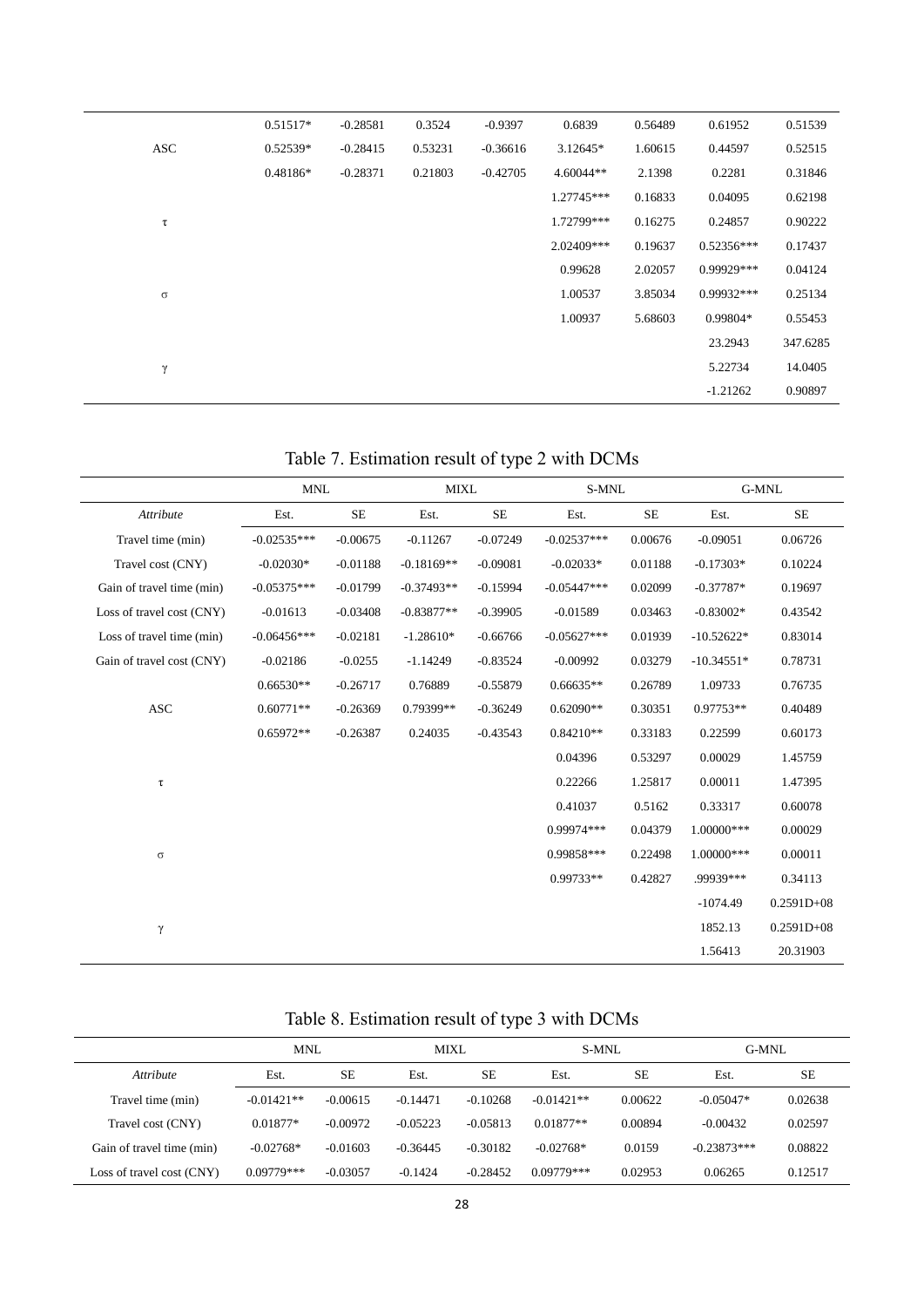| Loss of travel time (min) | $-0.03150*$  | $-0.01793$ | $-0.27613**$ | $-0.12439$ | $-0.01314$       | 0.01509    | $-0.34104*$  | 0.19151      |
|---------------------------|--------------|------------|--------------|------------|------------------|------------|--------------|--------------|
| Gain of travel cost (CNY) | $0.03620*$   | $-0.01858$ | $-0.01139$   | $-0.07596$ | $0.12010***$     | 0.02852    | 0.00764      | 0.11536      |
|                           | $0.67408**$  | $-0.27526$ | 0.16181      | $-0.5882$  | $0.67408**$      | 0.2747     | 0.75787**    | 0.33448      |
| <b>ASC</b>                | $0.65424**$  | $-0.27315$ | 0.35754      | $-0.50187$ | $0.65424**$      | 0.2706     | $0.62399*$   | 0.32543      |
|                           | $0.79337***$ | $-0.27052$ | $0.60904*$   | $-0.34363$ | 0.73380***       | 0.27278    | $0.62426*$   | 0.36345      |
|                           |              |            |              |            | $\boldsymbol{0}$ | 1.31884    | $\mathbf{0}$ | 1.34797      |
| $\tau$                    |              |            |              |            | $\mathbf{0}$     | 1.13923    | 0.74552**    | 0.34521      |
|                           |              |            |              |            | $\mathbf{0}$     | 1.13957    | 1.12081***   | 0.30996      |
|                           |              |            |              |            | 1.00000***       | 0.3495D-07 | 1.00000***   | 0.2581D-07   |
| $\sigma$                  |              |            |              |            | $1.00000$ ***    | 0.1825D-07 | 0.99745      | 0.84643      |
|                           |              |            |              |            | 1.00000***       | 0.3161D-07 | 0.9927       | 1.49126      |
|                           |              |            |              |            |                  |            | 0.98309      | $0.7792D+12$ |
| γ                         |              |            |              |            |                  |            | $-2.12955$   | 2.31852      |
|                           |              |            |              |            |                  |            | 0.11566      | 0.317        |

Finally, we summarize the results summarized above. First, the time and cost of travel are perceived differently by people from different classes. The "student group" expects less travel costs, while the "social backbone group" expects savings in travel time; second, Gain/Loss of travel time and Gain/Loss of travel cost give the absolute value of the traveler's willingness to travel for the selected reference travel mode in terms of travel time and cost. Less satisfied with time/travel cost. Of course, it is difficult to find a faster and cheaper way to travel in reality. Travel time and travel cost balance each other. The magnitude and positive or negative of the parameters of the difference item reflect travelers' attitudes toward travel time/travel cost. Secondly, τ, σ and γ are the three parameters of the G-MNL model to calibrate the MNL model, MIXL model and S-MNL model. Since we do not have them to constrain, it appears that the estimation result of one model is similar to the estimation result of another model. , which is further explained in the study by Fiebig[41]. The estimation results of the MNL model and the S-MNL model in Type II and III confirm this well.

|                   | <b>MNL</b> | <b>MIXL</b> | S-MNL  | G-MNL                                | LCL     |         | MM-MNL  |           |
|-------------------|------------|-------------|--------|--------------------------------------|---------|---------|---------|-----------|
| <i>VOT</i>        |            |             |        |                                      | Class 1 | Class 2 | Class 1 | Class 2   |
|                   |            |             |        | Total(Average income is 28.90 CNY/h) |         |         |         |           |
| $VTT$ ( $CNY/h$ ) | 61.82      | 21.49       | 61.99  | 20.66                                | 15.41   | 12.16   | 5.75    | $-379.72$ |
| VTTS/WTP (CNY/h)  | 111.07     | 16.09       | 115.16 | 17.92                                | 3.38    | 12.00   | 111.67  | 111.94    |
| WTA (CNY/h)       | 141.19     | 37.42       | 300.00 | 39.08                                | 27.42   | 20.53   | 33.01   | 20.75     |

Table 9. Summary of VOT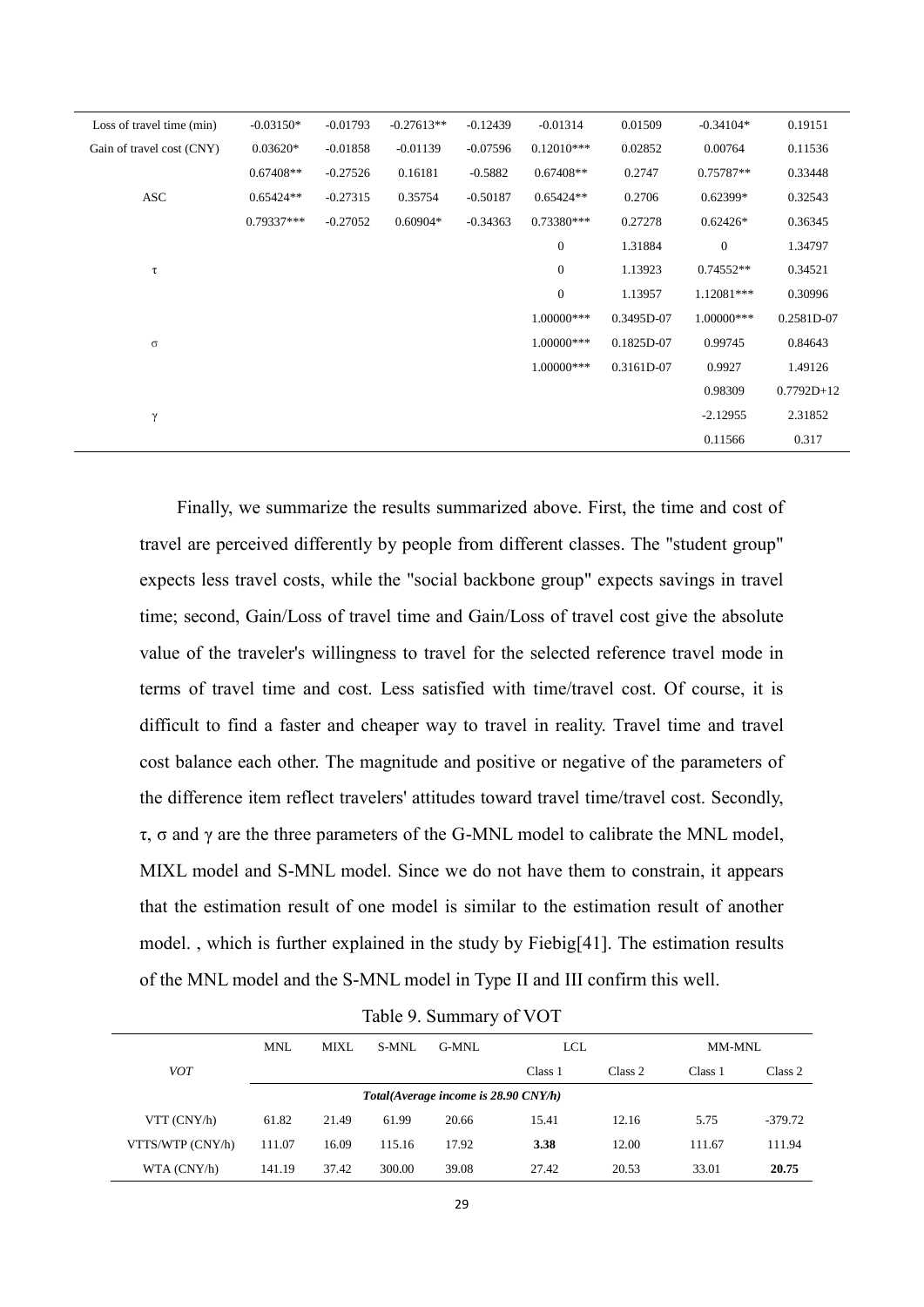| BVTT (CNY/h)      | 125.23   | 24.53   | 185.87   | 26.47                                   | 9.62 | 15.70 | 60.71 | 48.19 |
|-------------------|----------|---------|----------|-----------------------------------------|------|-------|-------|-------|
|                   |          |         |          | Type 1(Average income is 6.41 CNY/h)    |      |       |       |       |
| $VTT$ ( $CNY/h$ ) | 21.42    | 10.03   | 16.89    | 9.39                                    |      |       |       |       |
| VTTS/WTP (CNY/h)  | 15.60    | 8.00    | 9.59     | 8.20                                    |      |       |       |       |
| WTA (CNY/h)       | 26.49    | 15.78   | 9.06     | 16.16                                   |      |       |       |       |
| BVTT (CNY/h)      | 20.33    | 11.24   | 9.32     | 11.51                                   |      |       |       |       |
|                   |          |         |          | Type 2(Average income is 33.78 CNY/h)   |      |       |       |       |
| $VTT$ ( $CNY/h$ ) | 74.93    | 37.21   | 74.87    | 31.39                                   |      |       |       |       |
| VTTS/WTP (CNY/h)  | 199.94   | 26.82   | 205.68   | 27.32                                   |      |       |       |       |
| WTA (CNY/h)       | 177.20   | 67.54   | 340.34   | 61.05                                   |      |       |       |       |
| BVTT (CNY/h)      | 188.23   | 42.56   | 264.58   | 40.84                                   |      |       |       |       |
|                   |          |         |          | Type $3(Average income is 46.20 CNY/h)$ |      |       |       |       |
| $VTT$ ( $CNY/h$ ) | $-45.42$ | 166.24  | -45.42   | 700.97                                  |      |       |       |       |
| VTTS/WTP (CNY/h)  | $-16.98$ | 153.56  | $-16.98$ | $-228.63$                               |      |       |       |       |
| WTA (CNY/h)       | $-52.21$ | 1454.59 | $-6.56$  | $-2678.32$                              |      |       |       |       |
| BVTT (CNY/h)      | 29.78    | 472.62  | 10.56    | 782.53                                  |      |       |       |       |

\*Bold estimates :WTA and WTP are not both negative

Based on the estimated values of all the models given in Tables 5-8 for the three groups of people, we have statistically summarized the time values of this study, as shown in Table 9.

Among the 20 sets of VOT results of the six models, a total of 15 sets of results show that the absolute value WTA>WTP (or VTTS), which is a good demonstration of the perspective of prospect theory, indicating that most travelers need more tickets in the face of increased travel time. price compensation. In addition, the size of the time value and the type of the group have a high degree of adaptation. The time value generally includes "social backbone group" > "elderly group" > "student group", in particular, there are three time values for "social backbone group" In addition to the MIXL model, there are multiple results showing negative numbers, which are difficult to interpret. The estimation results of different models of the same type are very different. By introducing the hourly wages of the three groups as the comparison basis, it is found that in addition to the estimation of the WTA of type III, the MIXL model is more versatile and the estimated results are more reasonable. . At the same time, note that the four models have good estimation results for the three time values of type I. This is similar to the evidence for VTTS estimated from large-scale household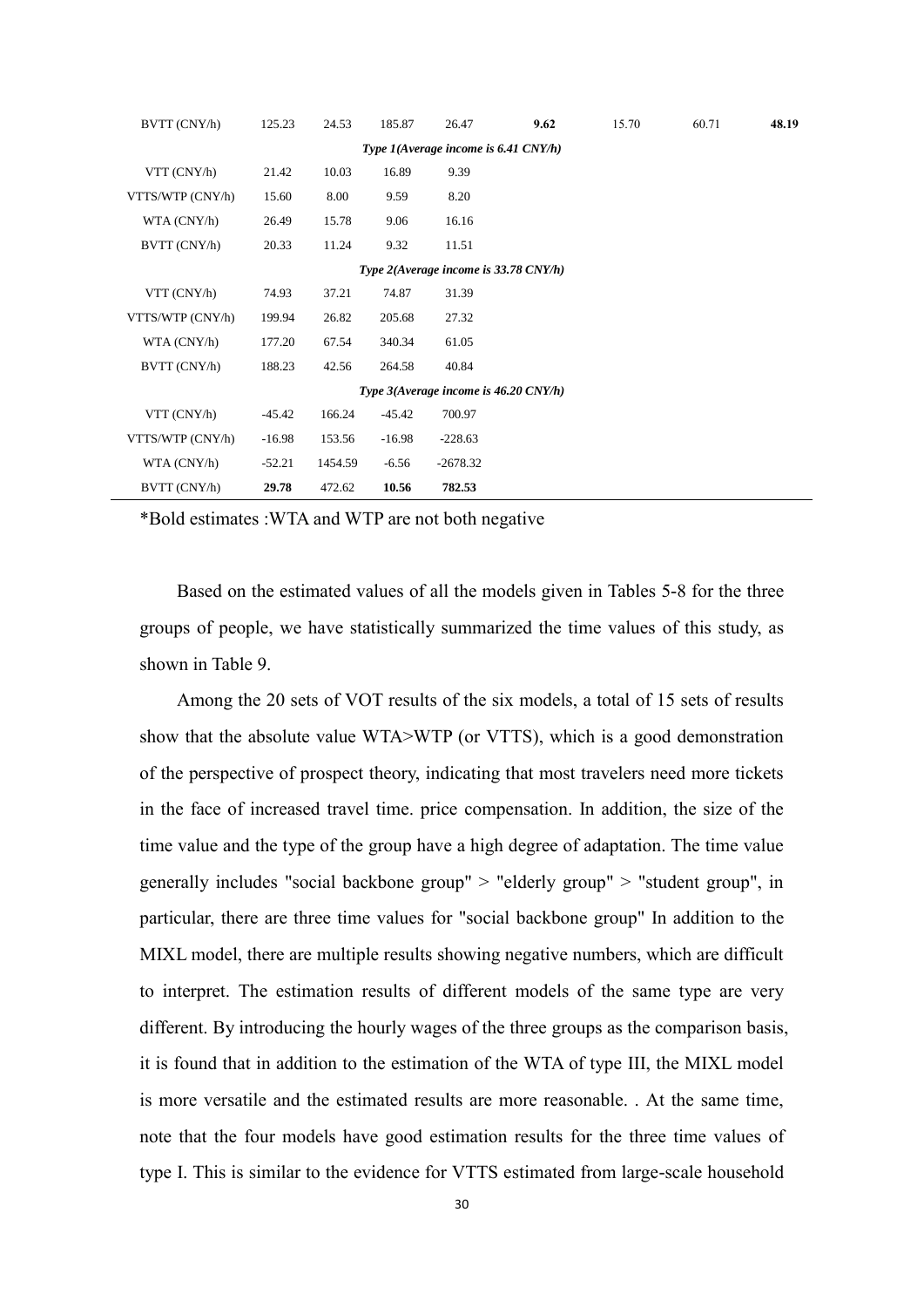surveys in Japan[73], who concluded that the VTTS of the youth group and the elderly group is lower than that of other age groups. Schmid[74] also reported VTTS results in relation to traveler attributes, with higher VTTS (4.6 EUR/hour) in the high-income group than in the less educated group (4.3 EUR/hour). But obviously, our explanation of VOT by using LPA comprehensively considering the attributes of the respondents will be more convincing.

Due to the asymmetry of WTP and WTA, the estimates of VTT and VTTS by the six models are all very significantly different, and Table 10 presents the degree of difference between VTT and VTTS. From the table, it is not difficult to see that, in contrast, there is a smaller difference between the VTT and VTTS estimated by the MIXL model and the G-MNL model, while the VTTS of the MM-MNL for Class 1 is more than 18 times that of the VTT. In addition, the overall differences in VTT and VTTS of type I were smaller than those of the other three categories. This can further illustrate that, in addition to responding to the difference between VTT and VTTS, the choice of model and sample can have a large impact on the difference between the two estimates. There is a big gap between our calculation results and the WTA and WTP ratios of Ramjerdi<sup>[31]</sup> and Daly & Hess<sup>[34]</sup> at 1.0~2.0 times. Daly & Hess compared work and non-work travel purposes and multiple travel modes and found that the difference between VTTS and VTT ranged from 0 to 110.70%. Therefore, if the difference between the two is not correctly distinguished, the application to the formulation of transportation policy may cause a large gap between the actual economic assessment and the economic assessment in the document, thereby increasing the risk of economic loss.

|                          | <b>MNL</b> | <b>MIXL</b> | S-MNL        | G-MNL      | LC         |            | MM-MNL   |            |
|--------------------------|------------|-------------|--------------|------------|------------|------------|----------|------------|
|                          |            |             |              |            | Class 1    | Class 2    | Class 1  | Class 2    |
|                          |            |             | <b>Total</b> |            |            |            |          |            |
| Bias between VTT & VTTS  | 79.68%     | $-25.14%$   | 85.77%       | $-13.23%$  | -78.09%    | $-1.28%$   | 1841.26% | $-129.48%$ |
| Bias between BVTT & VTTS | $-11.30%$  | $-34.43%$   | $-38.04%$    | $-32.27\%$ | $-64.90\%$ | $-23.55\%$ | 83.93%   | 132.28%    |
|                          |            |             | Type 1       |            |            |            |          |            |
| Bias between VTT & VTTS  | $-27.17%$  | $-20.20\%$  | $-43.18%$    | $-12.75%$  |            |            |          |            |
| Bias between BVTT & VTTS | $-23.26%$  | $-28.78%$   | 2.92%        | $-28.78%$  |            |            |          |            |

Table 10. Summary of bias between VTT & VTTS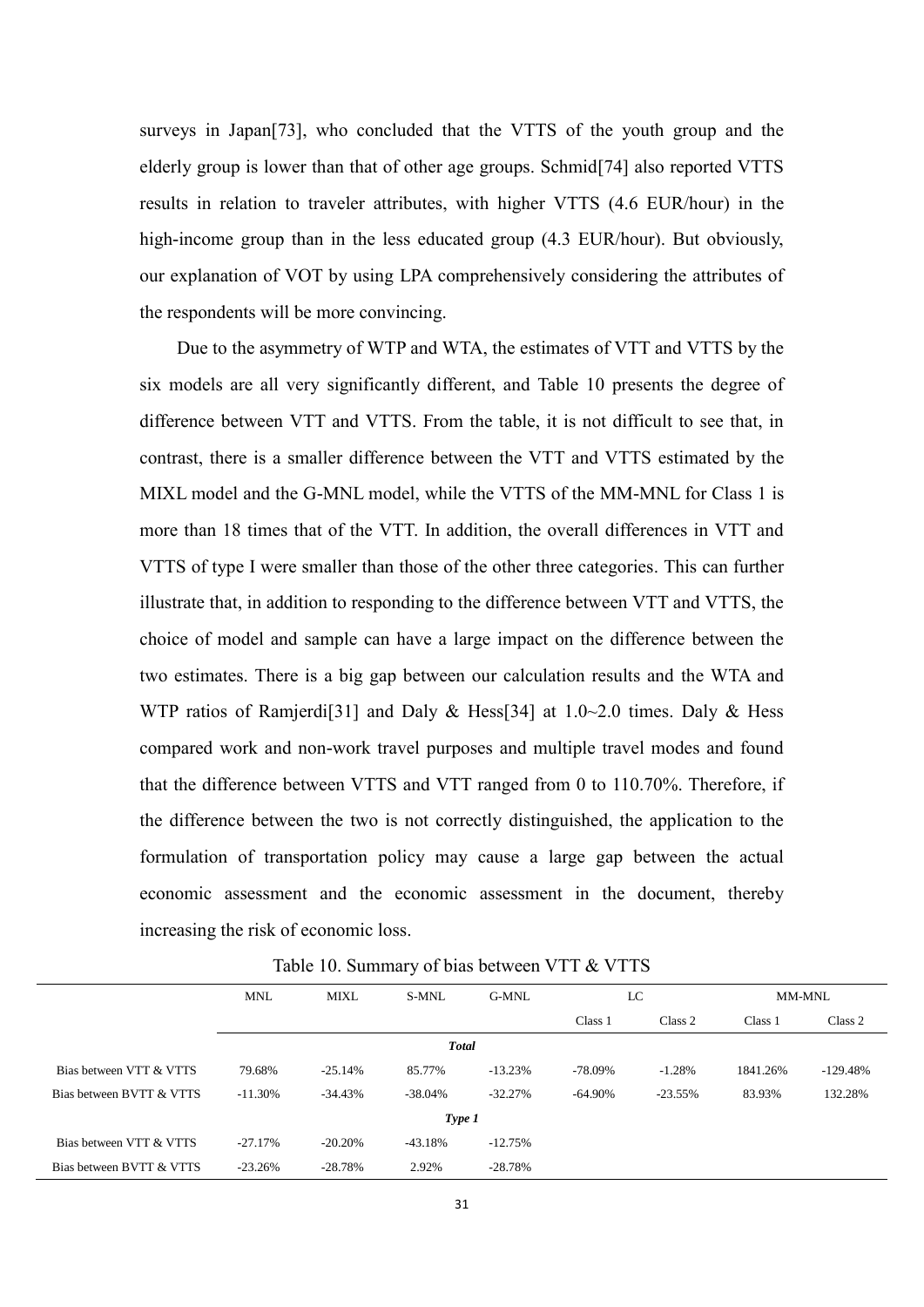|                          |           |            | Type 2     |             |
|--------------------------|-----------|------------|------------|-------------|
| Bias between VTT & VTTS  | 166.85%   | $-27.92\%$ | 174.69%    | $-12.97\%$  |
| Bias between BVTT & VTTS | 6.22%     | $-36.99\%$ | $-22.26%$  | $-33.11\%$  |
|                          |           |            | Type 3     |             |
| Bias between VTT & VTTS  | $-62.61%$ | $-7.63\%$  | $-62.61%$  | $-132.62\%$ |
| Bias between BVTT & VTTS | -157.03%  | $-67.51%$  | $-260.85%$ | $-129.22\%$ |

# **6 Conclusion**

This paper evaluates RP-SP data from Guangzhou residents' intra-city travel preferences using various Logit models. Respondents were given a choice between three virtual scenarios and in each scenario, transit, subway, bicycle (electric vehicle), taxi, and self-driving car, and two tests of willingness were conducted simultaneously. Then, we applied the LPA model to divide the respondents into three groups: "student group", "social backbone group" and "elderly group", and estimated the VTT, VTTS (WTP) and WTA of the three types of groups, respectively. The time value results of this paper can provide more new insights for transportation policy makers and managers in the formulation of transportation investment and public transportation fares. More importantly, we clarify the different definitions of VTT and VTTS and different estimation methods, reducing unnecessary controversy over these two terms.

(1) We use prospect theory to define VTT and VTTS and calculate VOT, obtain VTT, WTP (VTTS) and WTA, and compare the differences of VTT and VTTS under different types of groups and different models. At the same time, this paper also emphasizes that different models and different data samples will have large gaps in calculating VOT.

(2) The time value of the three types of groups "student group", "social backbone group" and "senior group" obtained by LPA are quite different, such as "social backbone group" > "elderly group" > "student group". Cheaper transportation is more attractive to the "student group" and "elderly group", while the "societal backbone group" is more inclined to choose a faster way of travel. Therefore, vigorously developing public transportation can benefit more social groups. At the same time, considering that high-income groups in society have higher time value, it is also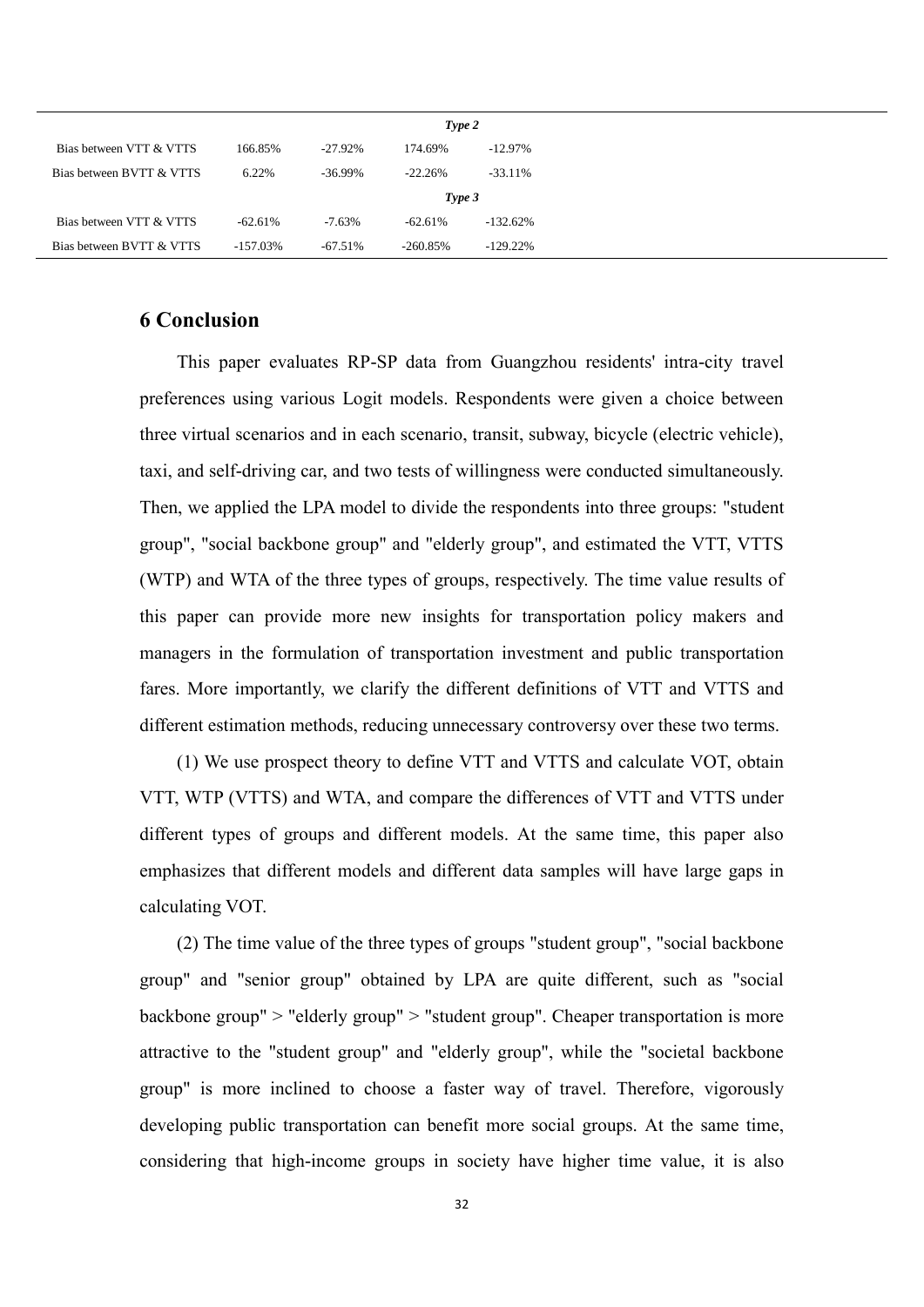necessary to provide them with more comfortable and fast travel methods to reduce their commuting losses.

(3) The results reflect that the row group is generally more averse to time loss, that is, VTTS < WTA. Therefore, it seems more welfare to reduce unnecessary time lost by travelers than to try to use larger investment to promote the speed of travel. Specifically, it is more beneficial to the overall travel of the society to alleviate the problem of congestion during the rush hour through some effective traffic measures.

(4) In previous studies, it is usually the reference between one mode of travel and another mode of travel. In the case of binary choice and multi-choice, the method in this paper is difficult to implement, because it is difficult to know the reference point in the traveler's psychology. Which travel mode, this will be very troublesome to estimate VTT and VTTS. It is worth thinking about whether the reference point between the "expectation" reference point of this paper and the mode of travel is better or worse, which remains to be explored.

(5) Finally, the data in this study comes from residents of Guangzhou City. Due to the influence of the economic, traffic, social and environmental conditions in the region, the travel preferences of residents in developed cities may be different from those in remote areas and rural areas. As a result, the VTT, VTTS (WTP) and WTA results of residents in the two places were different. Therefore, in order to fully prove the conclusion of this paper, more domestic cities and regions should be studied.

# **Reference**

- [1] A. C. DeSerpa, "A theory of the economics of time," *The economic journal,* vol. 81, no. 324, pp. 828-846, 1971.
- [2] Jara-Díaz and Sergio, *Transport Economic Theory*. 2007, pp. 51-80.
- [3] R. Hössinger *et al.*, "A joint time-assignment and expenditure-allocation model: value of leisure and value of time assigned to travel for specific population segments," *Transportation,*  vol. 47, no. 3, pp. 1439-1475, 2020.
- [4] J. Tang, F. Zhen, J. Cao, and P. L. Mokhtarian, "How do passengers use travel time? A case study of Shanghai–Nanjing high speed rail," *Transportation,* vol. 45, no. 2, pp. 451-477, 2018.
- [5] S. Choi and P. L. Mokhtarian, "How attractive is it to use the internet while commuting? A work-attitude-based segmentation of Northern California commuters," *Transportation Research Part A: Policy and Practice,* vol. 138, pp. 37-50, 2020.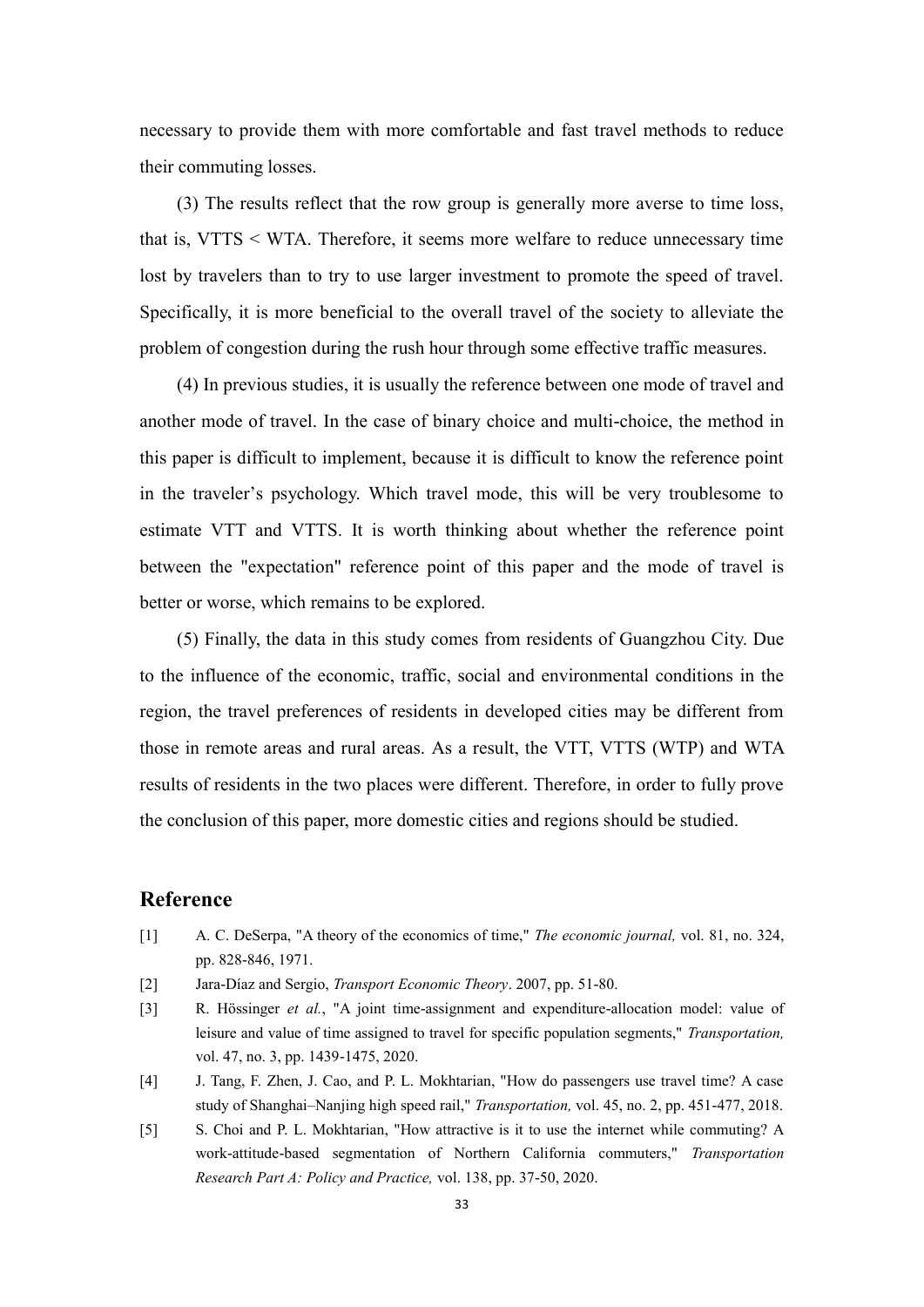- [6] G. de Jong and M. Kouwenhoven, "Value of travel time as a function of comfort," in *International Choice Modelling Conference 2017*, 2017.
- [7] B. Schmid *et al.*, "The value of travel time savings and the value of leisure in Zurich: Estimation, decomposition and policy implications," *Transportation Research Part A: Policy and Practice,* vol. 150, pp. 186-215, 2021.
- [8] S. Jara-Diaz, "Transport and time use: The values of leisure, work and travel," *Transport Policy,* vol. 86, pp. A7-A13, 2020.
- [9] P. J. Mackie, S. Jara-Dıaz, and A. Fowkes, "The value of travel time savings in evaluation," *Transportation Research Part E: Logistics and Transportation Review,* vol. 37, no. 2-3, pp. 91-106, 2001.
- [10] V. A. Perk, J. S. DeSalvo, T. A. Rodrigues, N. M. Verzosa, and S. C. Bovino, "Improving value of travel time savings estimation for more effective transportation project evaluation," 2012.
- [11] M. Wardman *et al.*, "Valuation of travel time savings for business travellers," 2013.
- [12] S. Sanders *et al.*, "Provision of market research for value of travel time savings and reliability Phase 2 Report. 1–267," ed, 2015.
- [13] K. Small, *Urban transportation economics*. Taylor & Francis, 2013.
- [14] M. Hug, "Theorical Analysis on Valuation of Time Saving," Mimeo, 2010.
- [15] M. C. Bliemer and J. M. Rose, "Confidence intervals of willingness-to-pay for random coefficient logit models," *Transportation Research Part B: Methodological,* vol. 58, pp. 199-214, 2013.
- [16] S. Flügel, "Accounting for user type and mode effects on the value of travel time savings in project appraisal: Opportunities and challenges," *Research in Transportation Economics,* vol. 47, pp. 50-60, 2014.
- [17] R. Merkert and M. Beck, "Value of travel time savings and willingness to pay for regional aviation," *Transportation Research Part A: Policy and Practice,* vol. 96, pp. 29-42, 2017.
- [18] J. Chapman, M. Dean, P. Ortoleva, E. Snowberg, and C. Camerer, "Willingness to pay and willingness to accept are probably less correlated than you think," National Bureau of Economic Research, 2017.
- [19] C.-q. Shao, Y. Liu, and X.-m. Liu, "Valuation of travel time savings in viewpoint of WTA," *Computational intelligence and neuroscience,* vol. 2014, 2014.
- [20] J. H. Kagel and A. E. Roth, *The handbook of experimental economics, volume 2*. Princeton university press, 2020.
- [21] D. Kahneman, J. L. Knetsch, and R. H. Thaler, "Experimental tests of the endowment effect and the Coase theorem," *Journal of political Economy,* vol. 98, no. 6, pp. 1325-1348, 1990.
- [22] D. Kahneman and A. Tversky, "Prospect theory: An analysis of decision under risk," in *Handbook of the fundamentals of financial decision making: Part I*: World Scientific, 2013, pp. 99-127.
- [23] I. Bateman, A. Munro, B. Rhodes, C. Starmer, and R. Sugden, "A test of the theory of reference-dependent preferences," *The quarterly journal of economics,* vol. 112, no. 2, pp. 479-505, 1997.
- [24] J. L. Knetsch and J. A. Sinden, "Willingness to pay and compensation demanded: Experimental evidence of an unexpected disparity in measures of value," *The Quarterly Journal of Economics,* vol. 99, no. 3, pp. 507-521, 1984.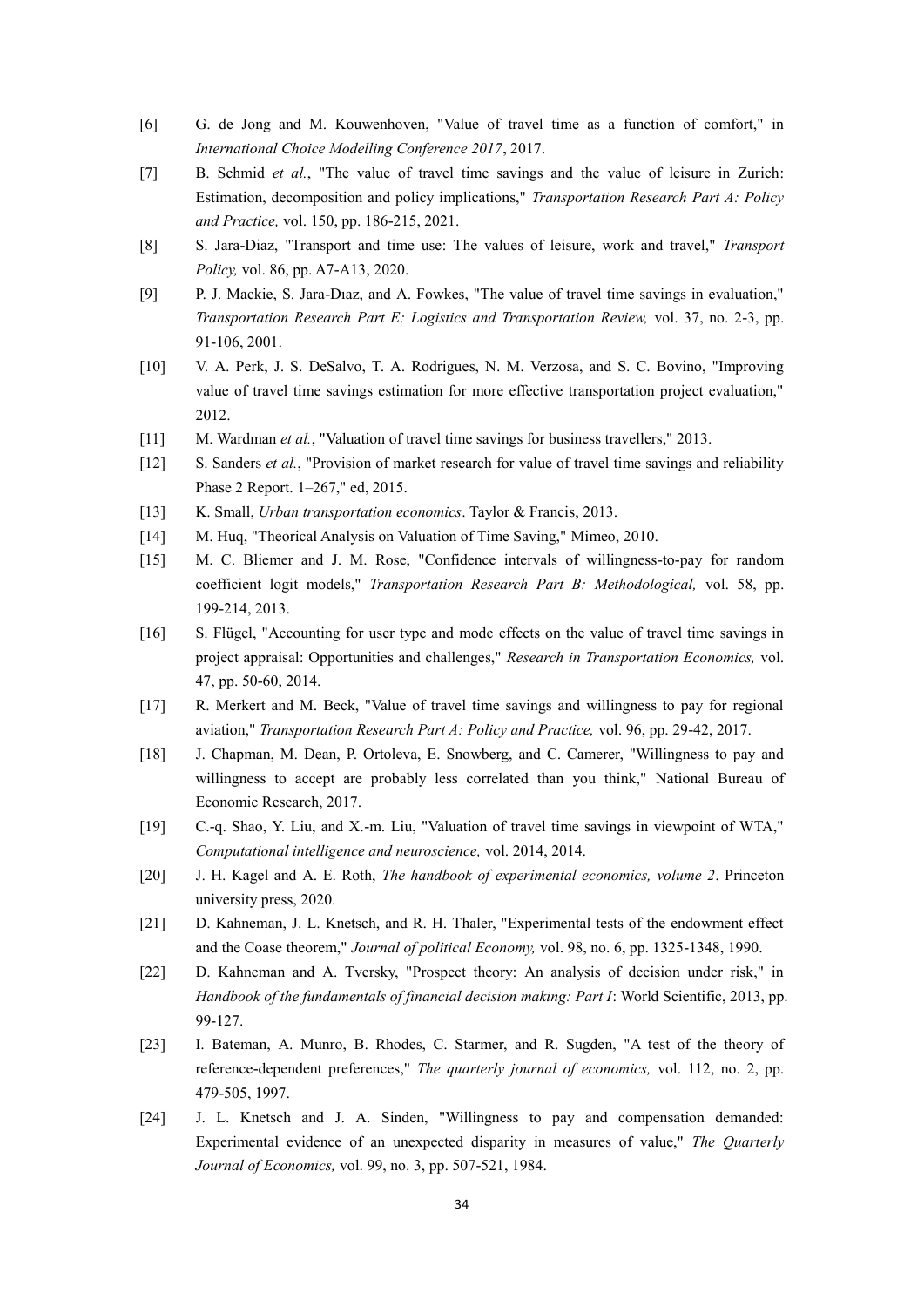- [25] B. G. Hardie, E. J. Johnson, and P. S. Fader, "Modeling loss aversion and reference dependence effects on brand choice," *Marketing science,* vol. 12, no. 4, pp. 378-394, 1993.
- [26] J. F. Shogren *et al.*, "Auction mechanisms and the measurement of WTP and WTA," *Resource and Energy Economics,* vol. 23, no. 2, pp. 97-109, 2001.
- [27] J. Zhao and C. L. Kling, "A new explanation for the WTP/WTA disparity," *Economics Letters,*  vol. 73, no. 3, pp. 293-300, 2001.
- [28] J. K. Horowitz and K. E. McConnell, "Willingness to accept, willingness to pay and the income effect," *Journal of economic behavior & organization,* vol. 51, no. 4, pp. 537-545, 2003.
- [29] B. De Borger and M. Fosgerau, "Discrete choices and the trade off between money and time: another test of the theory of reference dependent preferences," 2006.
- [30] B. De Borger and M. Fosgerau, "The trade-off between money and travel time: A test of the theory of reference-dependent preferences," *Journal of urban economics,* vol. 64, no. 1, pp. 101-115, 2008.
- [31] F. Ramjerdi and J. Lindqvist Dillén, "Gap between willingness‐to‐pay (wtp) and willingness‐ to-accept (WTA) measures of value of travel time: Evidence from Norway and Sweden." *Transport Reviews,* vol. 27, no. 5, pp. 637-651, 2007.
- [32] S. Hess, J. M. Rose, and D. A. Hensher, "Asymmetric preference formation in willingness to pay estimates in discrete choice models," *Transportation Research Part E: Logistics and Transportation Review,* vol. 44, no. 5, pp. 847-863, 2008.
- [33] S. Hess, A. Daly, T. Dekker, M. O. Cabral, and R. Batley, "A framework for capturing heterogeneity, heteroskedasticity, non-linearity, reference dependence and design artefacts in value of time research," *Transportation Research Part B: Methodological,* vol. 96, pp. 126-149, 2017.
- [34] A. Daly and S. Hess, "VTT or VTTS: a note on terminology for value of travel time work," *Transportation,* vol. 47, no. 3, pp. 1359-1364, 2020.
- [35] S. Liu et al., "Travel Choice Behavior Model Based on Mental Accounting of Travel Time and Cost," *Journal of Advanced Transportation,* vol. 2021, 2021.
- [36] D. McFadden, "Conditional logit analysis of qualitative choice behavior," 1973.
- [37] C. Daganzo, *Multinomial probit: the theory and its application to demand forecasting*. Elsevier, 2014.
- [38] D. McFadden and K. Train, "Mixed MNL models for discrete response," *Journal of applied Econometrics,* vol. 15, no. 5, pp. 447-470, 2000.
- [39] K. E. Train, *Discrete choice methods with simulation*. Cambridge university press, 2009.
- [40] J. J. Louviere and T. Eagle, "Confound it! That pesky little scale constant messes up our convenient assumptions," in *Sawtooth software conference*, 2006: Sawtooth Software Inc.
- [41] D. G. Fiebig, M. P. Keane, J. Louviere, and N. Wasi, "The generalized multinomial logit model: accounting for scale and coefficient heterogeneity," *Marketing Science,* vol. 29, no. 3, pp. 393-421, 2010.
- [42] W. H. Greene and D. A. Hensher, "Does scale heterogeneity across individuals matter? An empirical assessment of alternative logit models," *Transportation,* vol. 37, no. 3, pp. 413-428, 2010.
- [43] M. Keane and N. Wasi, "Comparing alternative models of heterogeneity in consumer choice behavior," *Journal of Applied Econometrics,* vol. 28, no. 6, pp. 1018-1045, 2013.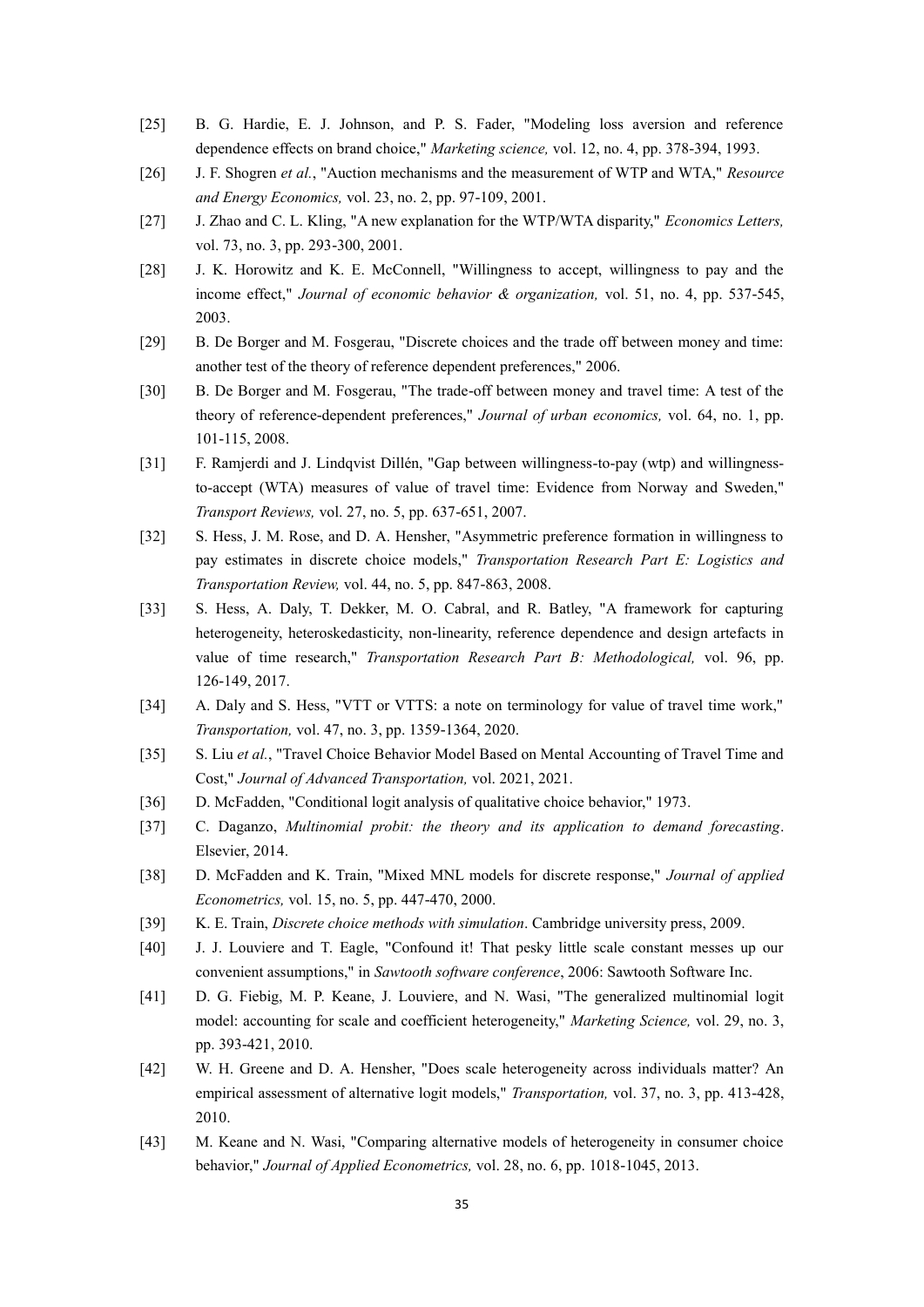- [44] W. H. Greene and D. A. Hensher, "Revealing additional dimensions of preference heterogeneity in a latent class mixed multinomial logit model," *Applied Economics,* vol. 45, no. 14, pp. 1897-1902, 2013.
- [45] W. H. Greene and D. A. Hensher, "A latent class model for discrete choice analysis: contrasts with mixed logit," *Transportation Research Part B: Methodological,* vol. 37, no. 8, pp. 681-698, 2003.
- [46] E. Molin, P. Mokhtarian, and M. Kroesen, "Multimodal travel groups and attitudes: A latent class cluster analysis of Dutch travelers," *Transportation Research Part A: Policy and Practice,* vol. 83, pp. 14-29, 2016.
- [47] R. Rafiq and M. G. McNally, "Heterogeneity in activity-travel patterns of public transit users: an application of latent class analysis," *Transportation Research Part A: Policy and Practice,*  vol. 152, pp. 1-18, 2021.
- [48] M. De Haas, C. Scheepers, L. Harms, and M. Kroesen, "Travel pattern transitions: applying latent transition analysis within the mobility biographies framework," *Transportation Research Part A: Policy and Practice,* vol. 107, pp. 140-151, 2018.
- [49] 交通处市政处. (2021-09-02). 广州市规划和自然资源局发布 *2020* 年广州市交通发展年度 报告 **[Online].** Available: http://ghzyj.gz.gov.cn/xwzx/tzgg/content/post 7756059.html.
- [50] M. Ben-Akiva and T. Morikawa, "Estimation of travel demand models from multiple data sources," in *International Symposium on Transportation and Traffic Theory, 11th, 1990, Yokohama, Japan*, 1990.
- [51] R. Cervero, "Built environments and mode choice: toward a normative framework," *Transportation Research Part D: Transport and Environment,* vol. 7, no. 4, pp. 265-284, 2002.
- [52] M. Diana, "From mode choice to modal diversion: A new behavioural paradigm and an application to the study of the demand for innovative transport services," *Technological Forecasting and Social Change,* vol. 77, no. 3, pp. 429-441, 2010.
- [53] M. F. Yáñez, S. Raveau, and J. d. D. Ortúzar, "Inclusion of latent variables in mixed logit models: modelling and forecasting," *Transportation Research Part A: Policy and Practice,* vol. 44, no. 9, pp. 744-753, 2010.
- [54] D. Dissanayake and T. Morikawa, "Investigating household vehicle ownership, mode choice and trip sharing decisions using a combined revealed preference/stated preference Nested Logit model: case study in Bangkok Metropolitan Region," *Journal of Transport Geography,*  vol. 18, no. 3, pp. 402-410, 2010.
- [55] D. A. Hensher and A. J. Reyes, "Trip chaining as a barrier to the propensity to use public transport," *Transportation,* vol. 27, no. 4, pp. 341-361, 2000.
- [56] L. Huamin, H. Huang, and L. Jianfeng, "Parameter estimation of the mixed Logit model and its application," *Journal of Transportation Systems Engineering and Information Technology,*  vol. 10, no. 5, pp. 73-78, 2010.
- [57] B. J. Lee, A. Fujiwara, J. Zhang, and Y. Sugie, "Analysis of mode choice behaviours based on latent class models," in *10th International Conference on Travel Behaviour Research, Lucerne*, 2003.
- [58] J. Shen, "Latent class model or mixed logit model? A comparison by transport mode choice data," *Applied Economics,* vol. 41, no. 22, pp. 2915-2924, 2009.
- [59] K. A. Small, C. Winston, and J. Yan, "Uncovering the distribution of motorists' preferences for